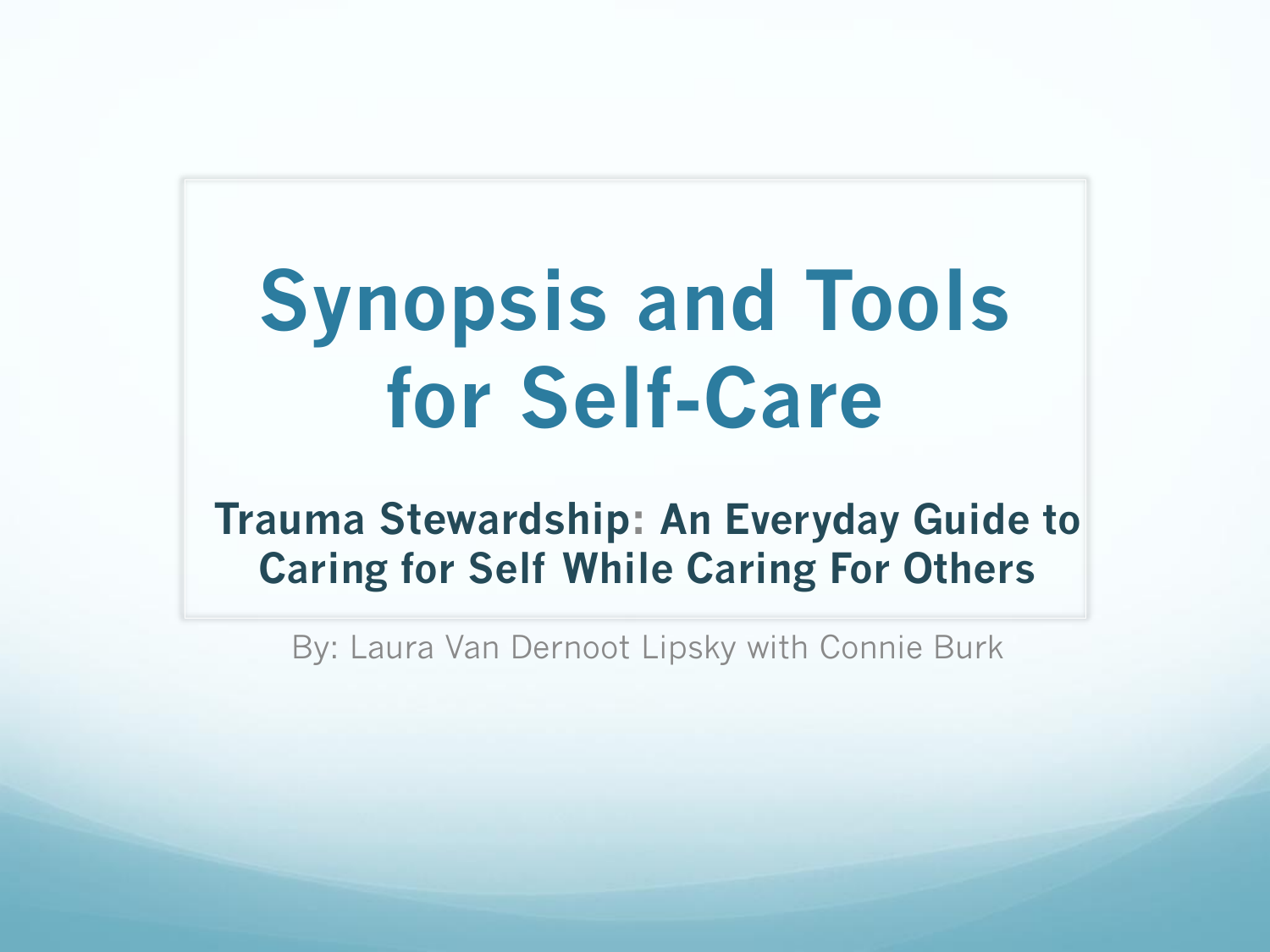## The Nuts and Bolts

- Condensed 200+ page insightful guide from a social worker who reflects on years of acquired trauma through work, society, environment, and clients.
- Reviews 16 warning signs of trauma exposure response.
- Five compass signs to help navigate trauma exposure response.
- Easy to read, includes many case studies, and "Try" This" self-care tips.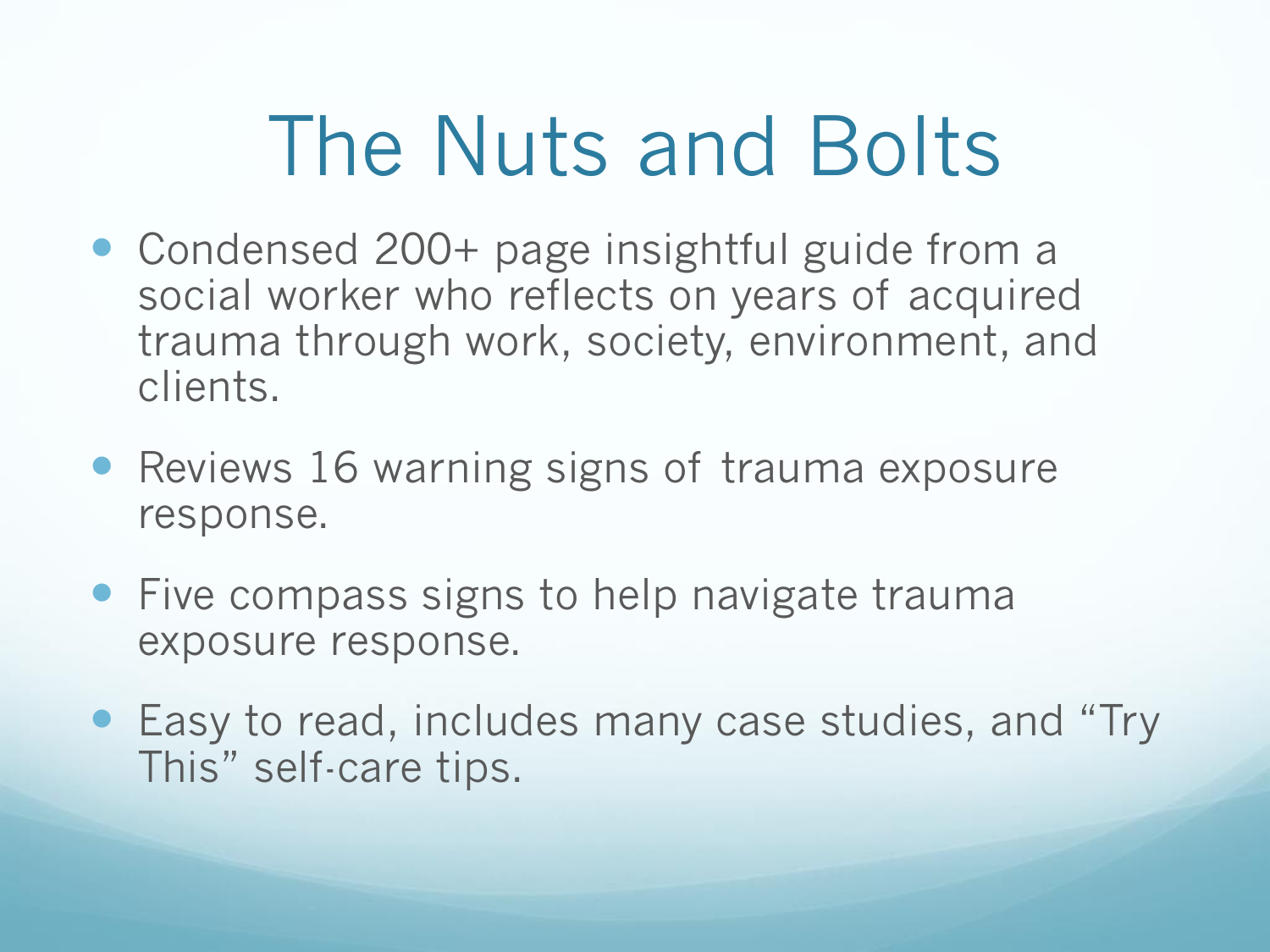# What is Trauma Stewardship?

- Our stewardship involves but is not limited to our intention in choosing the work we do, our philosophy of what it means to help others, the tone our caregiving takes, and our daily decisions about how we live our life.
- Trauma stewardship is not simply an idea. It can be defined as a daily practice through which individuals, organizations, and societies tend to the hardship, pain, or trauma experienced by humans, other living beings, or our planet itself.Those who support trauma stewardship believe that both joy and pain are realities of life, and that suffering can be transformed into meaningful growth and healing when a quality of presence is cultivated and maintained even in the face of great suffering.
- **The most important technique in trauma stewardship is learning to stay fully present in our experience, no matter how difficult.**
- As you begin to observe yourself, be fascinated, intrigued, and in no way critical. Avoid thinking in terms of right or wrong, good or bad, pathological or healthy. As we move away from habitual binary thinking, we can assume an internal posture similar to what a coach might suggest to a runner training for a marathon: chest open, shoul- ders lowered, jaw relaxed.When we do this, we're more able to go the distance in our self-exploration.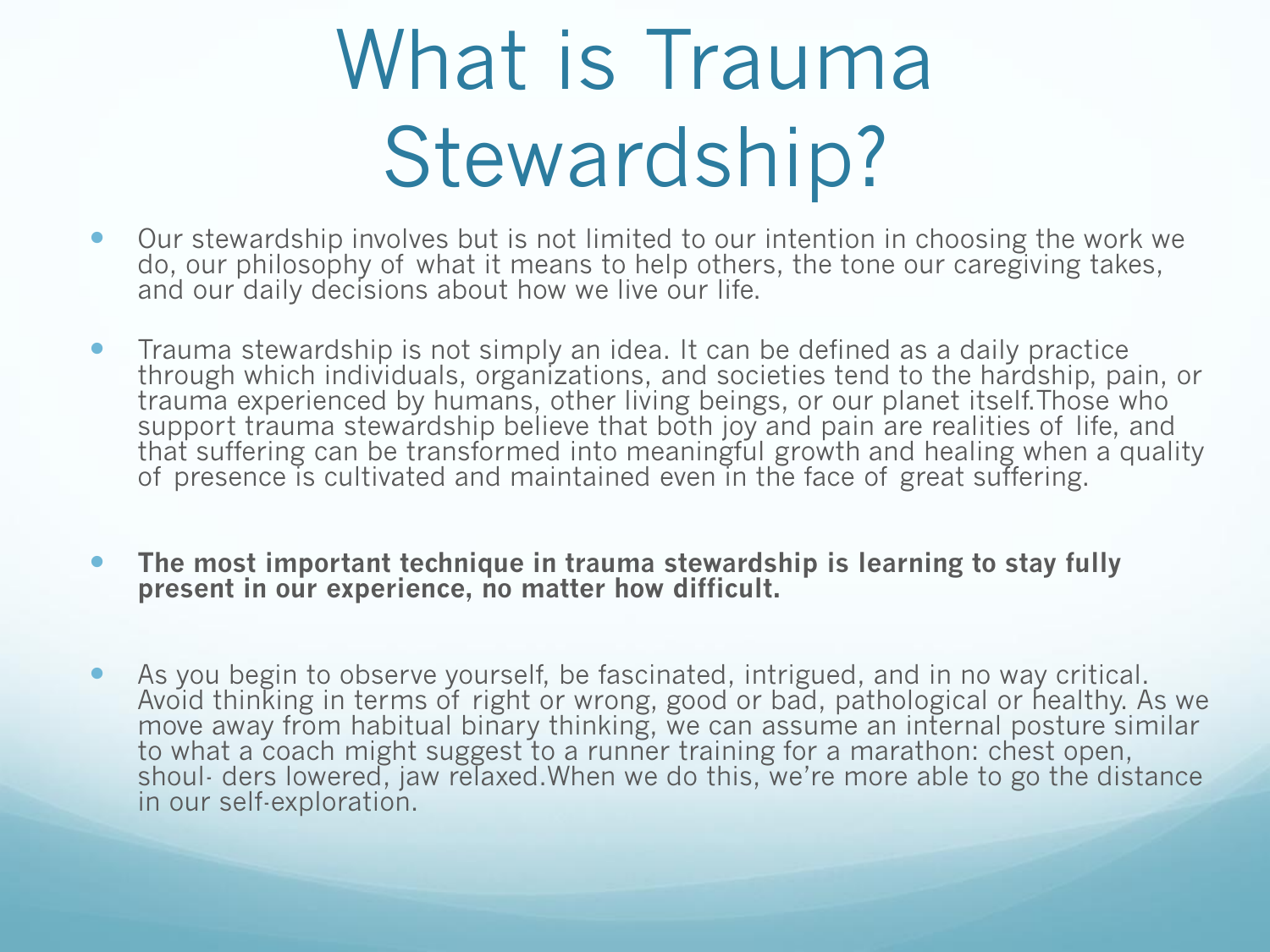## Trauma Exposure Response

Synonymous with:

- 1. Compassion fatigue or Compassion burnout
- 2. Secondary traumatic stress disorder
- 3. Vicarious Traumatization
- 4. Empathetic Strain
- 5. Secondary Trauma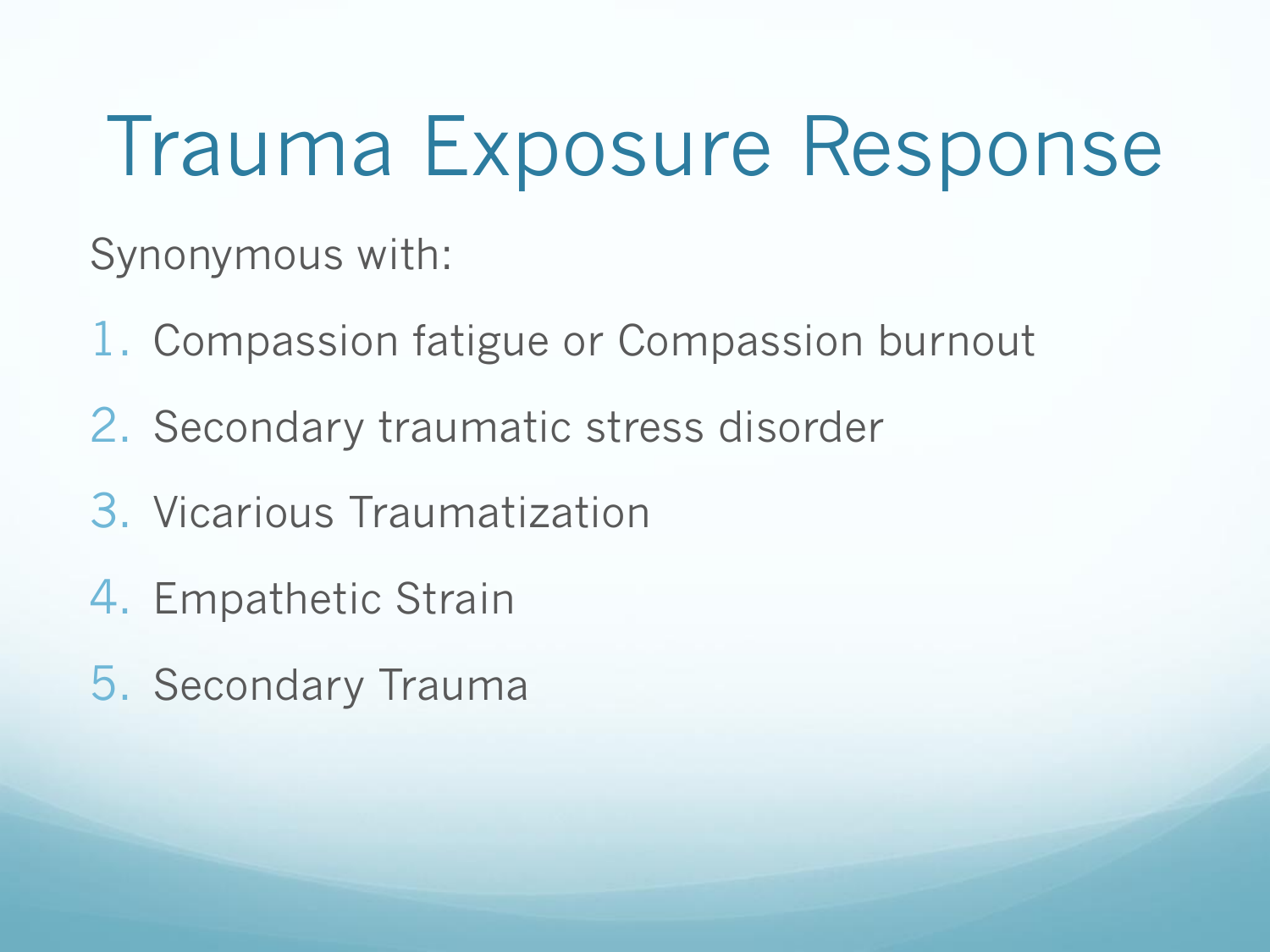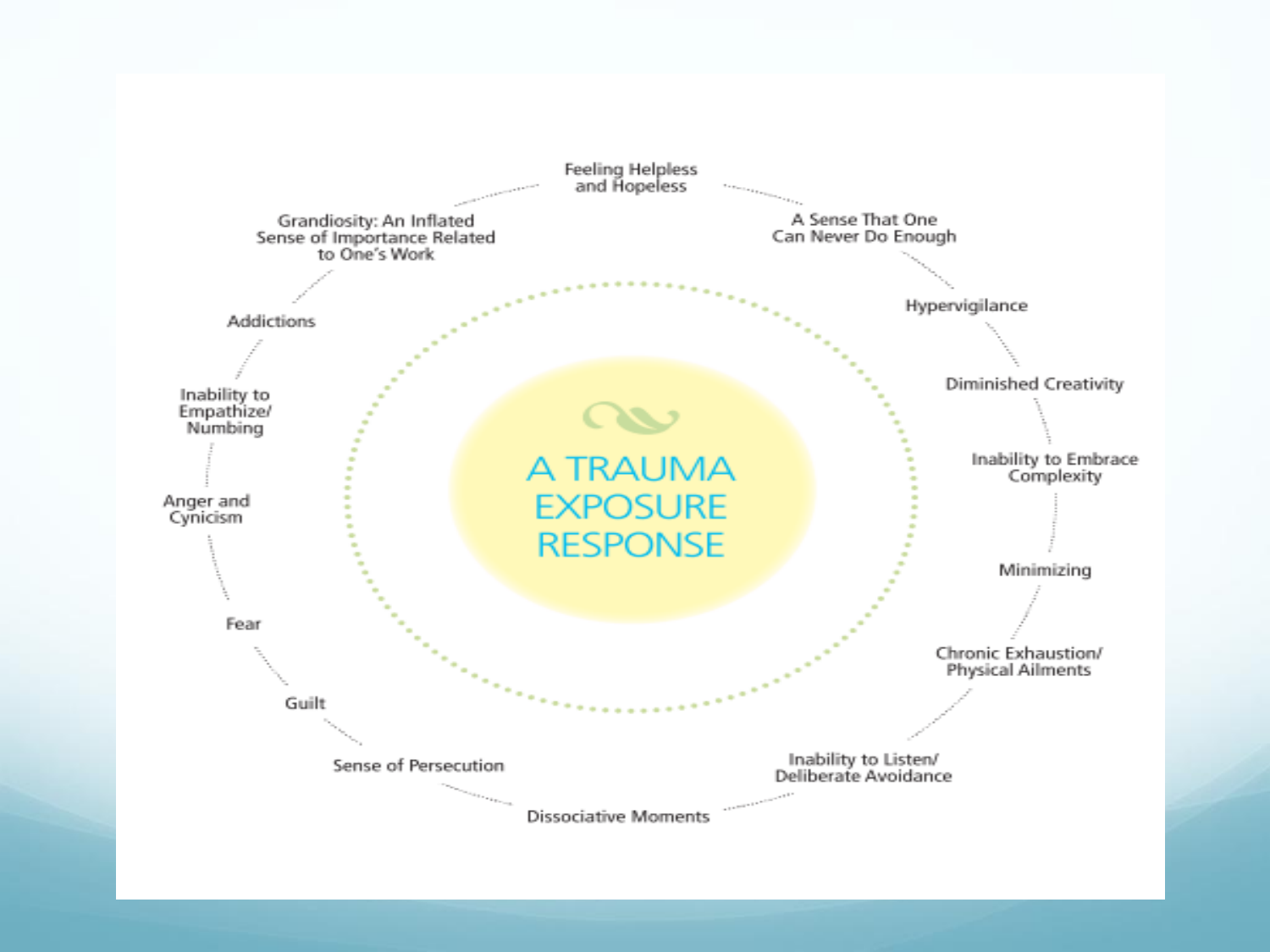### Now what?

- **Open the Inquiry**: As we shall see, understanding where you are now may require that you look far back into your past. What events and decisions are most crucial to who you are today? Do you find any consistent themes as you look back over your choices? I encourage you to ask yourself if what you are doing in your life is working for you on all levels of your being. Does it edify you? Do you use it to escape your life? Does it bring you joy? Does it support your ego? Is it a place where you can do something about the pain in the world? Does it distract you?
- **Practice Self-Care**: Even if the answers to questions about your life's direction don't come instantly, there are certain practical steps you can take right away. You can begin by acknowledging that your stresses are genuine and you are looking for healthier ways to deal with them.
- **Be Patient:** Countless colleagues express their despair, frustration, and disbelief that there's not a simple process to follow, a neat package to open, a timed-release pill, that will make all this better. These feelings of urgency and attraction to something quick and easy are, in and of themselves, a part of trauma exposure response. In truth, we know that transformation is a process.

 **The 5 Directions are tools to navigate mindfulness and process your trauma exposure response.**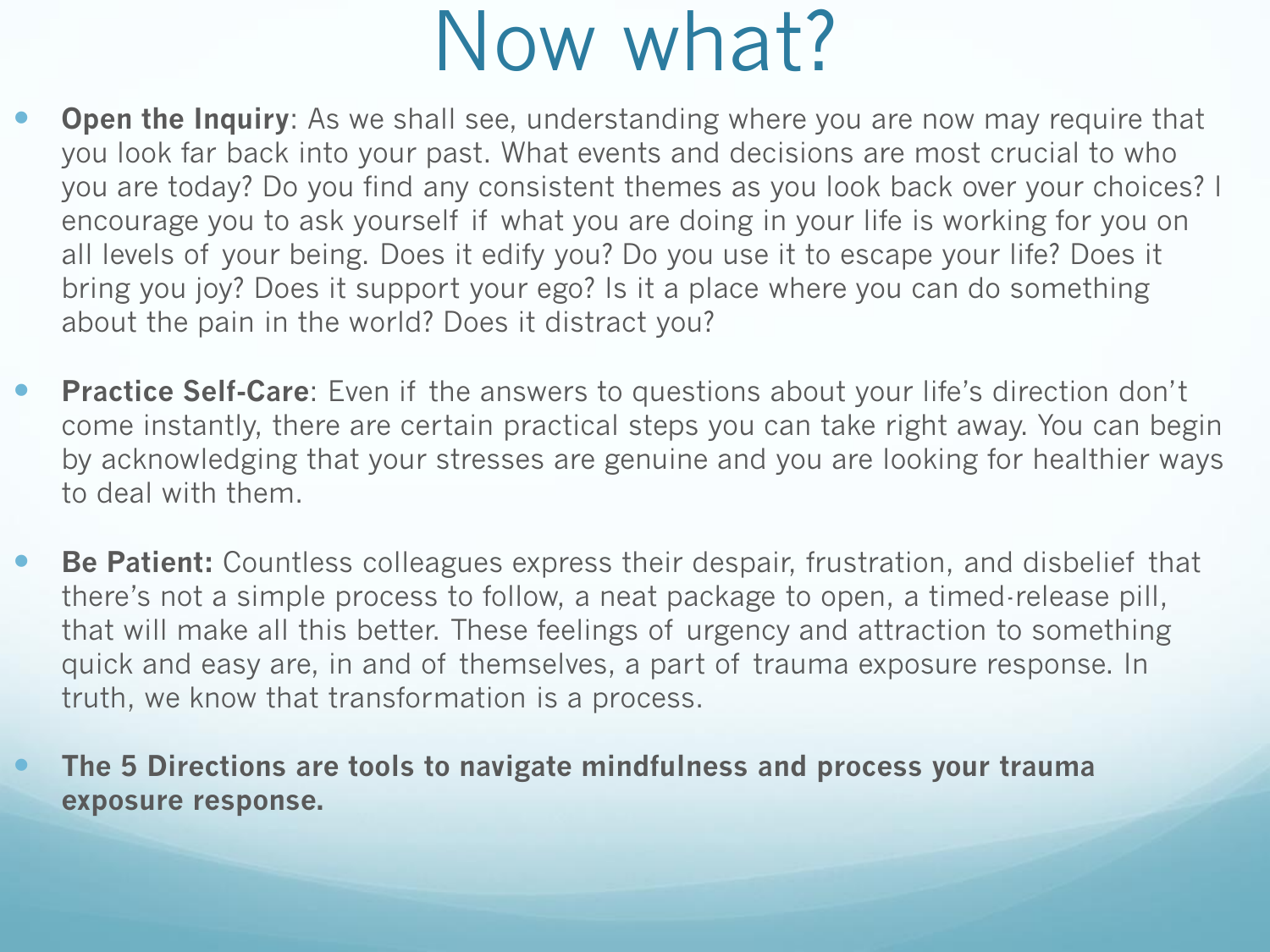The five Directions

#### N

oos

water **Creating Space for Inquiry** 

Why Am I Doing What I'm Doing? Is Trauma Mastery a Factor for Me? Is This Working for Me?

W **Our Lives Outside** 

Finding Balance

air

**Engaging with** of Work A Daily Practice of Centering Myself **Moving Energy** 

Gratitude

Through

Where Am I Putting My Focus?

What Is My Plan B?

Choosing Our Focus

fire

Ε

S

Creating a Microculture Practicing Compassion for Myself<br>and Others What Can I Do for Large-Scale **Systemic Change?** 

earth **Building Compassion and Community**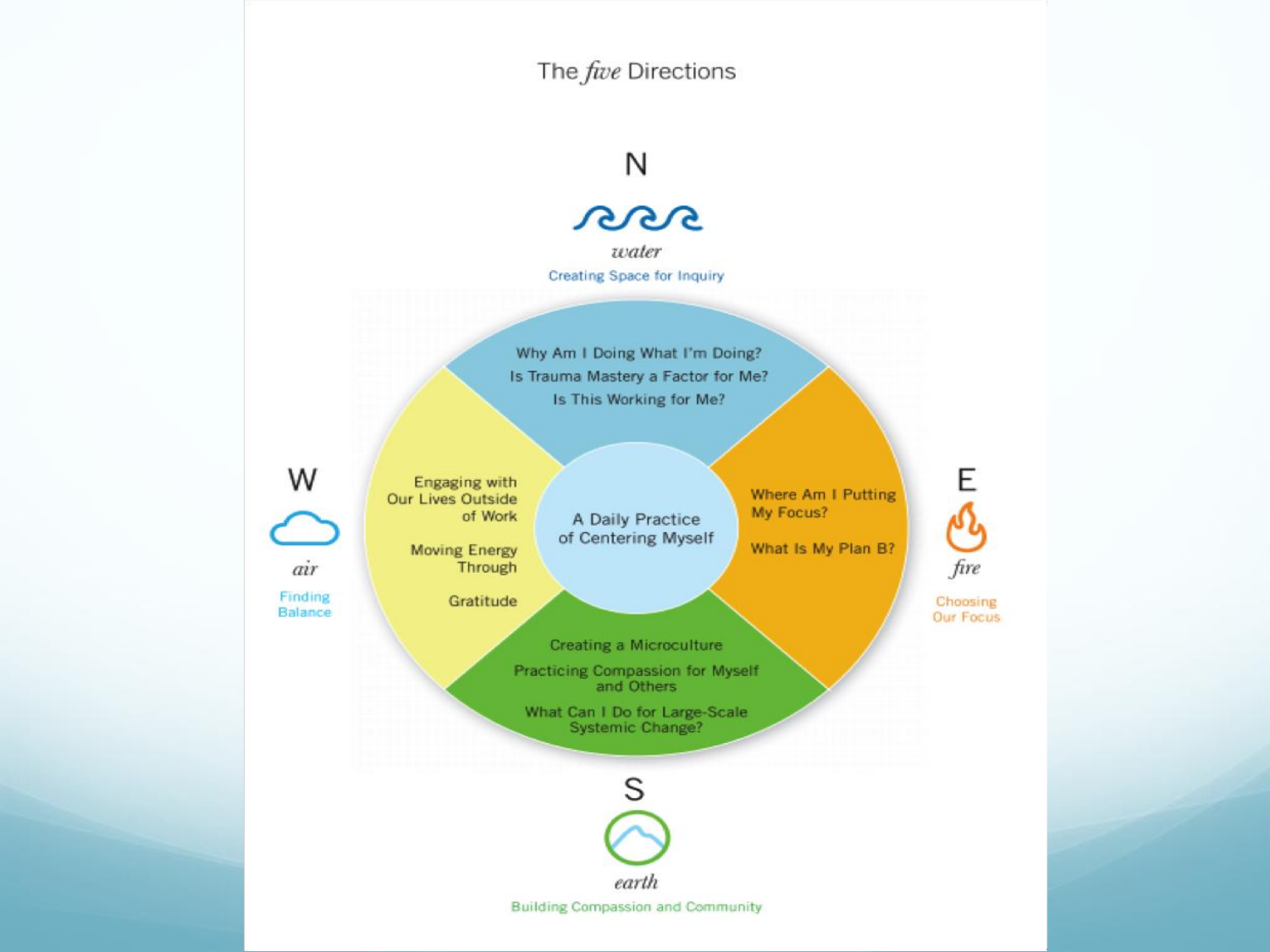# North: Creating Space for Inquiry

Why am I doing what I'm doing?

Mindfulness begins with being alert to our sensations in the present moment, and it extends to a larger awareness of what we are doing in our lives. Why have we chosen to make the effort toward helping or healing such a prominent part of our lives?

Be honest with yourself about why you are currently engaged in their work. Start with the simplest of questions and see where they lead you.What gets you on the bus in the morning? What keeps you showing up at the community meetings? Perhaps it's because you have an important contribution to bring to your field, or perhaps it's because you don't know where your résumé is on your hard drive. Maybe you desperately need the health insurance, or maybe you're terrified of change. Maybe you're hoping to achieve trauma mastery.

• Checking in with yourself on why you are doing what you're doing = understanding you have a choice.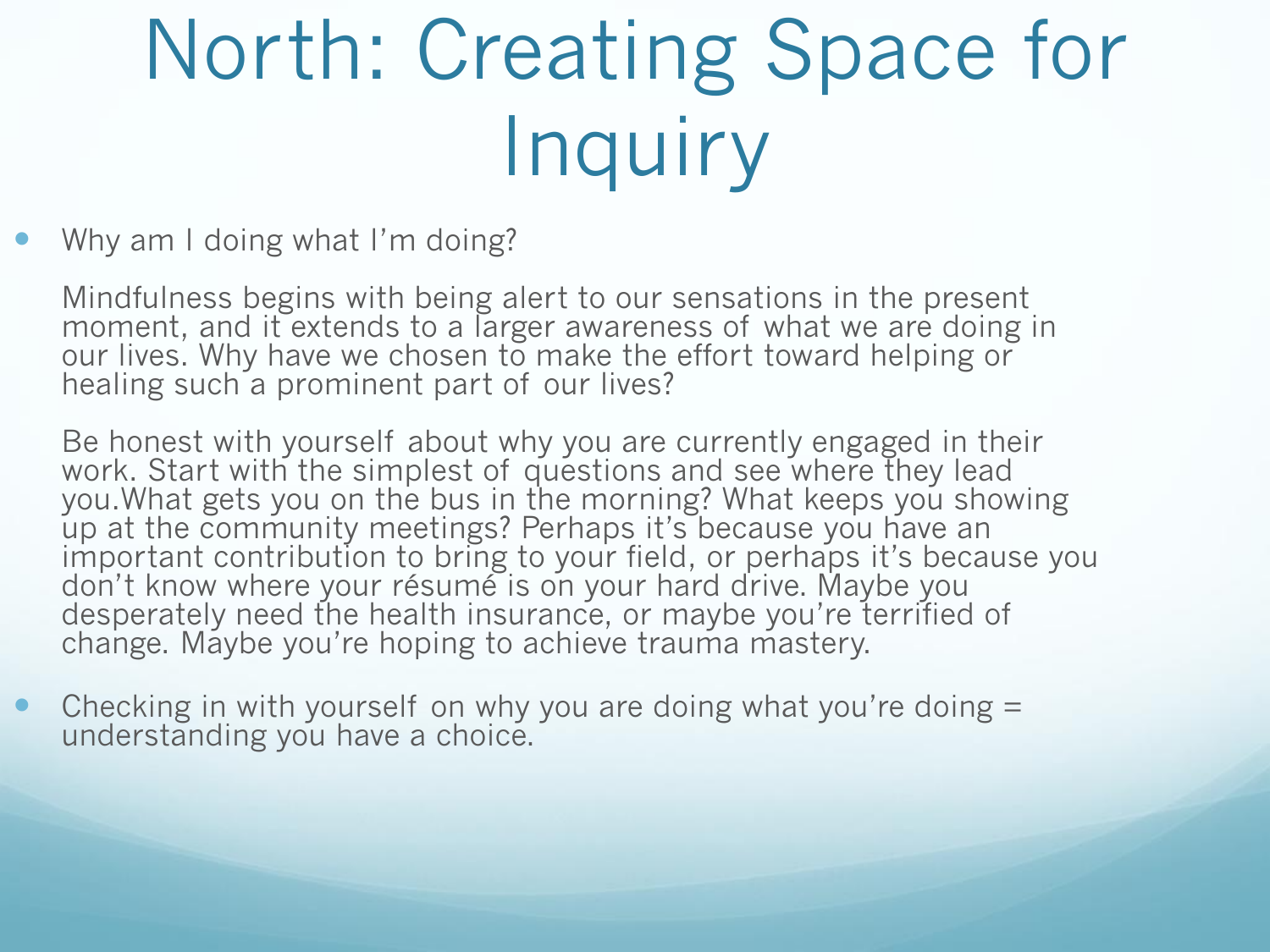#### $\odot$  $\bullet$  .  $\odot$ **TRY THIS**

**1.** Before starting your workday, take a moment to literally stop in your tracks and ask yourself, "Why am I doing what I am doing?" After you hear your answer, remind yourself, gently, that you are making a choice to do this work. Take a deep breath; breathe in both the responsibility and the freedom in this acknowledgment.

**2.** Regularly consult with someone about why you are doing what you are doing. Choose a trustworthy, supportive, wise person. Ask this person to listen attentively and provide you with feedback. It is critical to not be isolated in our work.

**3.** Regularly write down why you are doing what you're doing, what your intention is. Keep it somewhere. When you feel yourself going astray, return from that client consult, staff meeting, or board retreat and find your written intention. Remind yourself what it is about for you, and what it is definitely not about.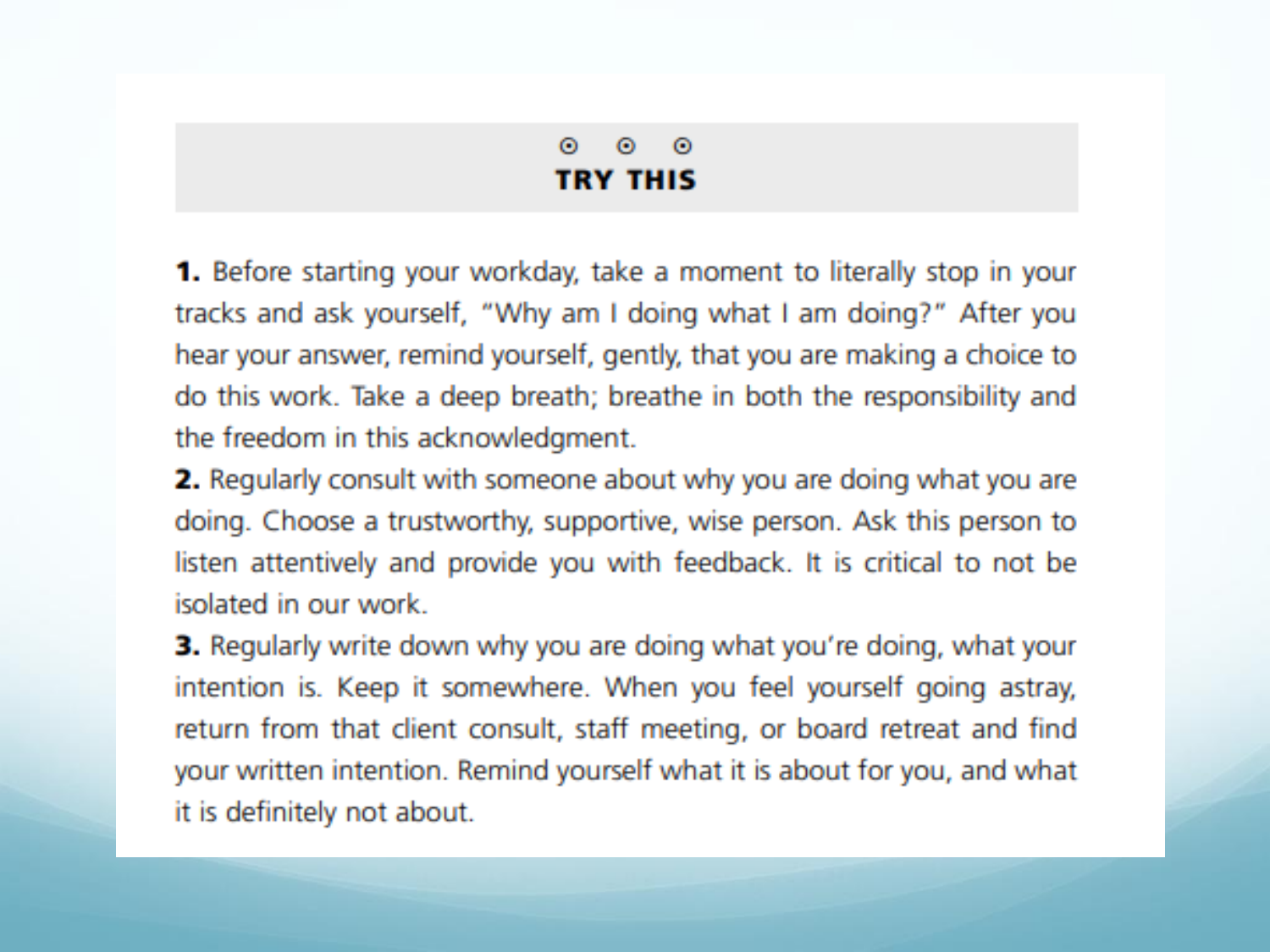# North: Creating Space for Inquiry

### **Is Trauma Mastery a Factor for Me?**

- Trauma mastery addresses one way of coping with trauma.
- What humans often do to reconcile this lack of control is to **create and re-create situations** as similar to the traumatic incident as possible.We seek to turn a traumatic situation in which we once felt powerless into a new situation where we feel competent and in charge. We tell ourselves that this time there will be a different outcome. Or so we hope.
- Trauma mastery emerges in our lives in three primary places: our activities, our relationships, and our choice of work.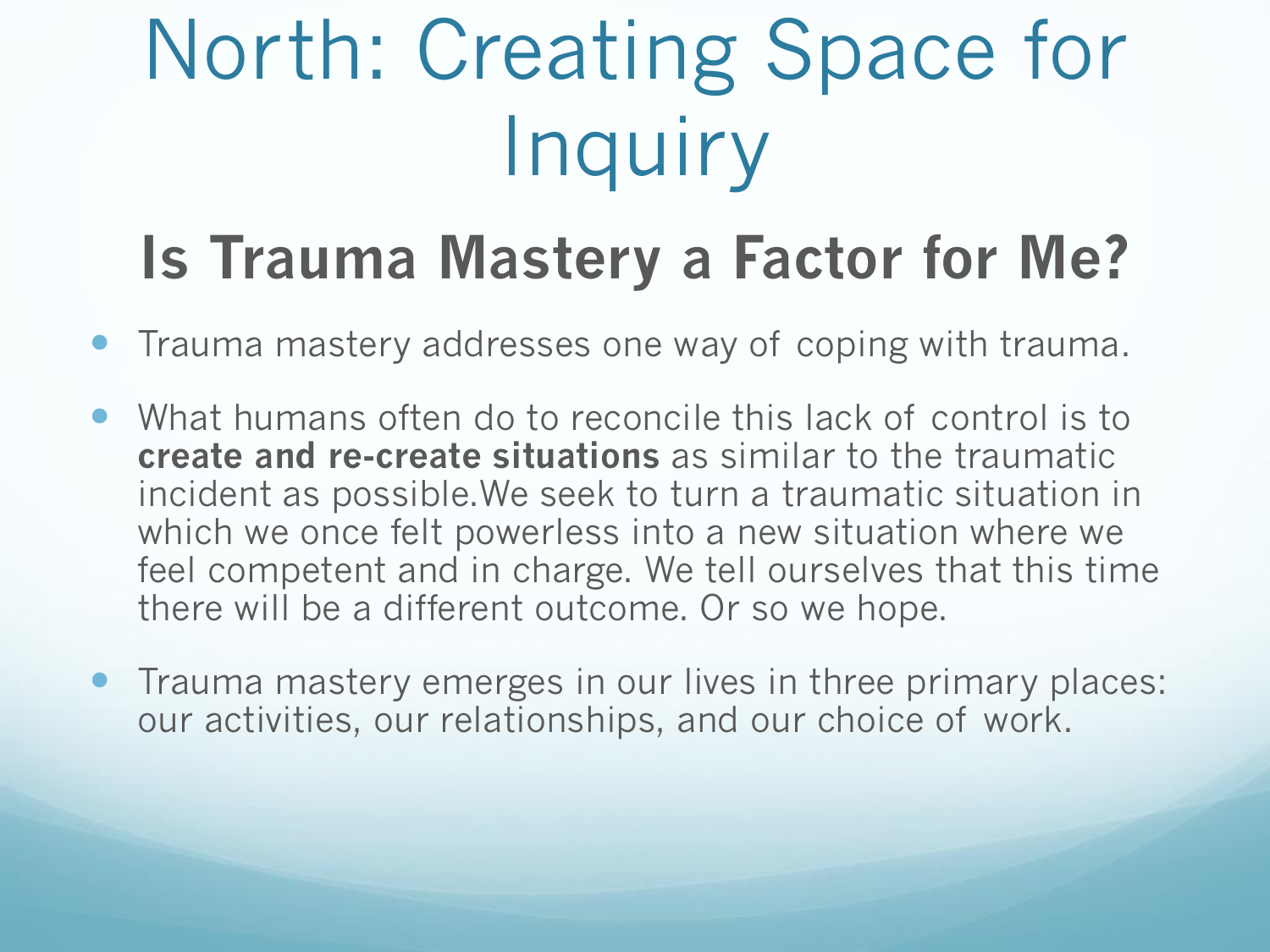### North: Creating Space for Inquiry **Is this working for me?**

- At one time in our life, certain actions and choices may help us to survive or serve our well-being.Then, as we evolve as people, we often come to realize that these behaviors— which we thought were essential to us—are no longer in our best interest. It can be incredibly difficult to change, because these patterns may be a part of our identity, and we're likely to have relied on them extensively.
- When you ask yourself this, to **be free of self-judgment** and to try to be honest in your assessment. Remember that the effects of work on our lives may show up in very small or extremely large forms.
- As you try to open yourself to the truth, frame the question in various ways."Does it work for me? How does it work for me? Why does it work for me?" And once you've answered these questions, more will follow: "Am I doing my work with integrity, given all this? Are my reasons for doing this ethical?
- It takes courage to admit that our work may no longer be working for us.
- When we gain insight into the why of our work and we find specific parts that do work for us, it can feel like a tremendous gift.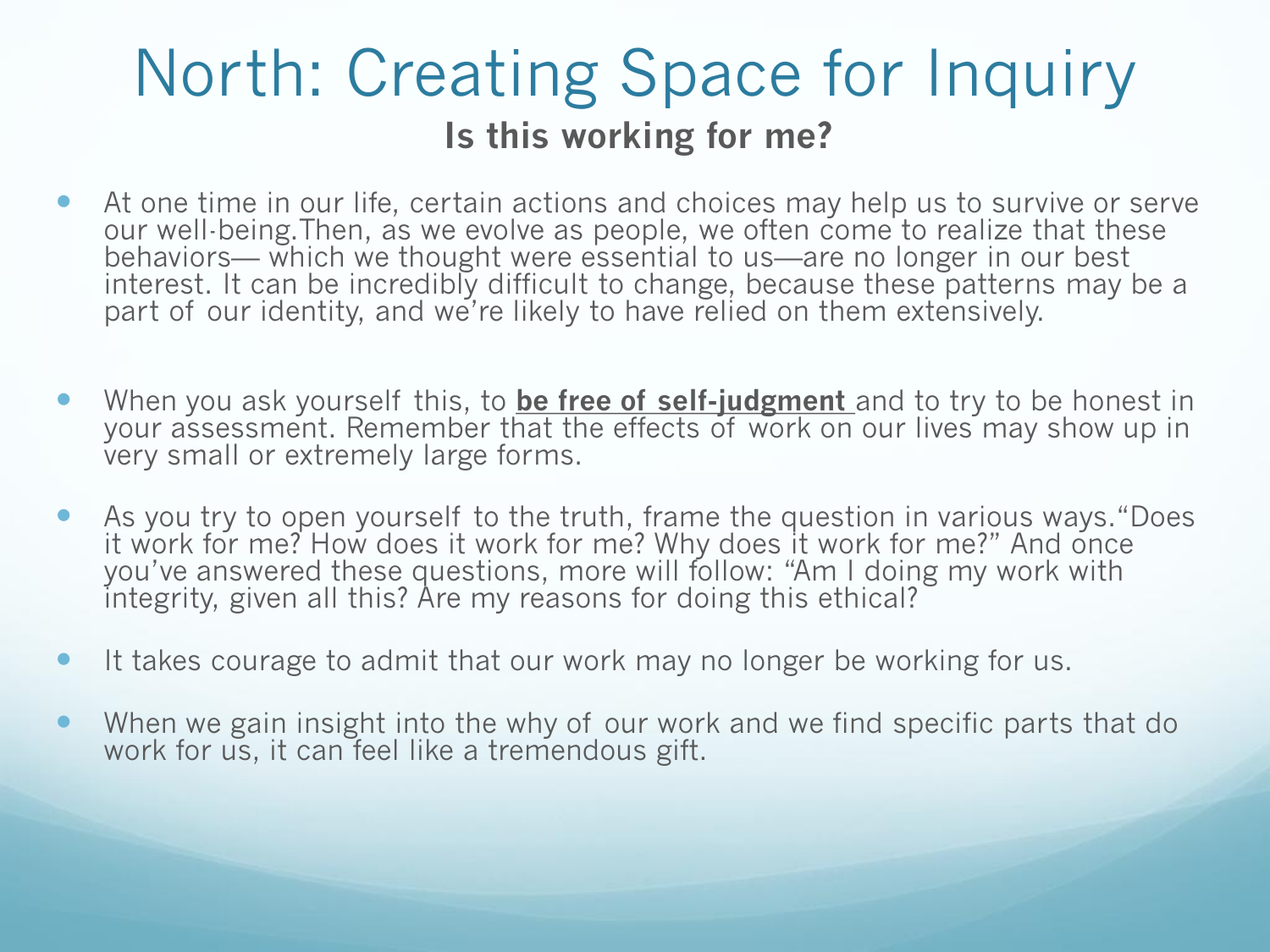#### $\odot$  $\odot$ - 0 **TRY THIS**

**1.** Brainstorm five ways in which you think what you are doing is working for you.

2. Take three deep breaths and review your list. Assess to what degree those ways are or are not in your best interest or the best interest of those you serve.

3. Create a list of five ways in which you would ideally see your work benefiting you and those you serve. Compare the two lists.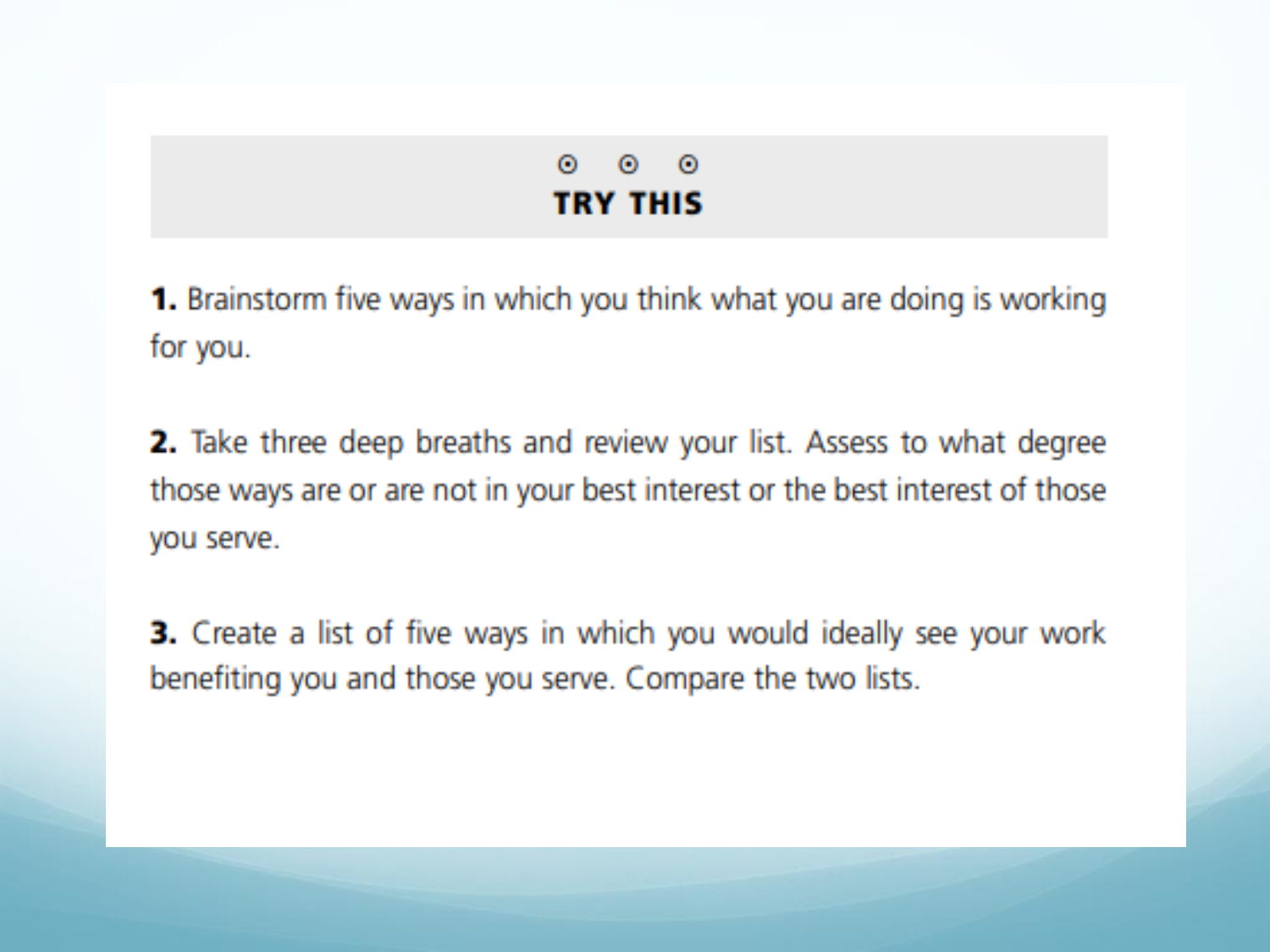### East: Choosing Our Focus

**Where am I putting my focus?**

**What is my Plan B?**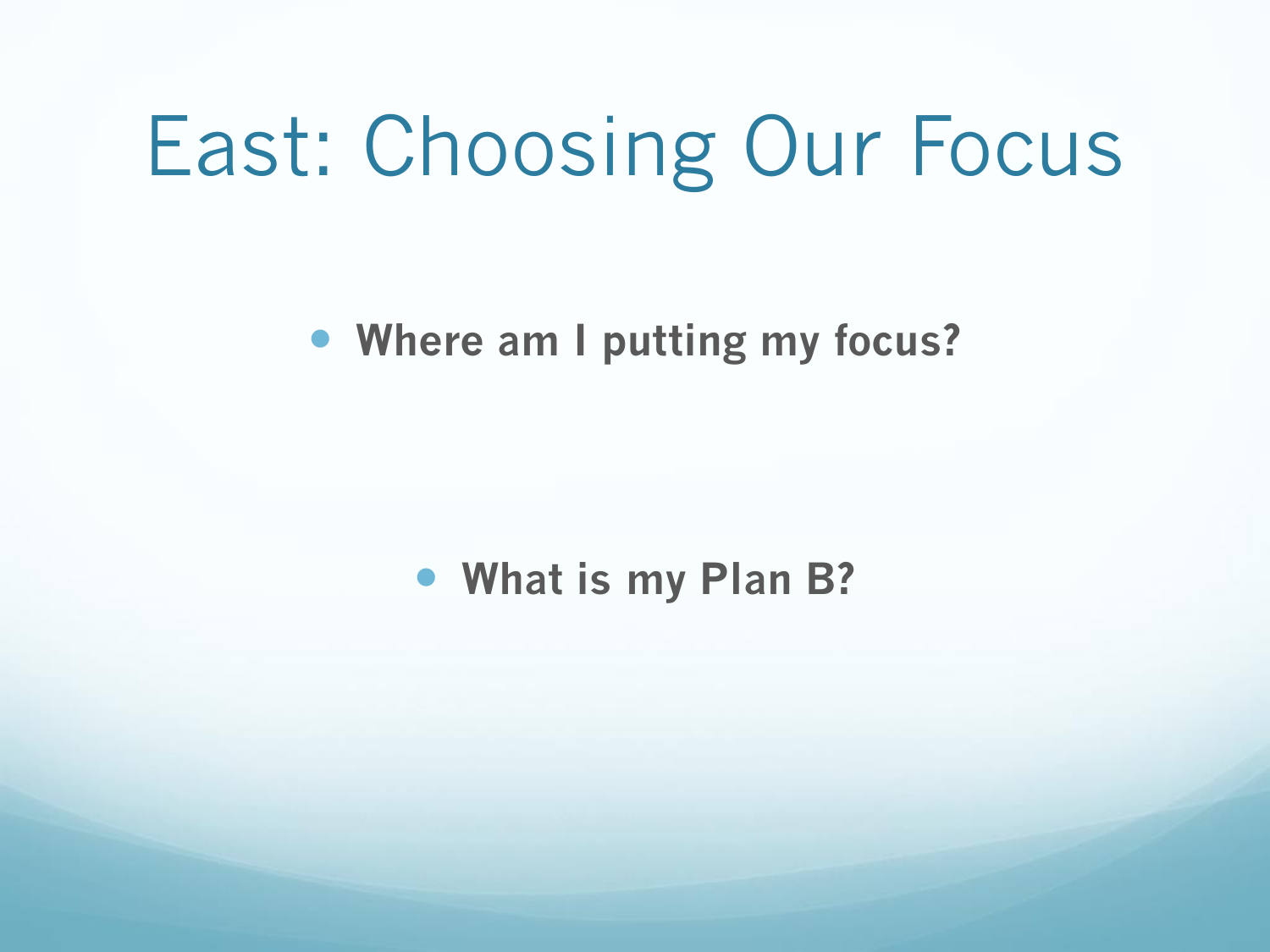## Where am I putting my focus?

- Being conscious of where we are putting our focus can teach us that we have incredible freedom in how we choose to interact with our lives.
- In the field, reframing may take different forms. Sometimes it means concentrating on what's in front of you, and sometimes it means stepping back. If one client dies, you may need to remember all the others who have lived.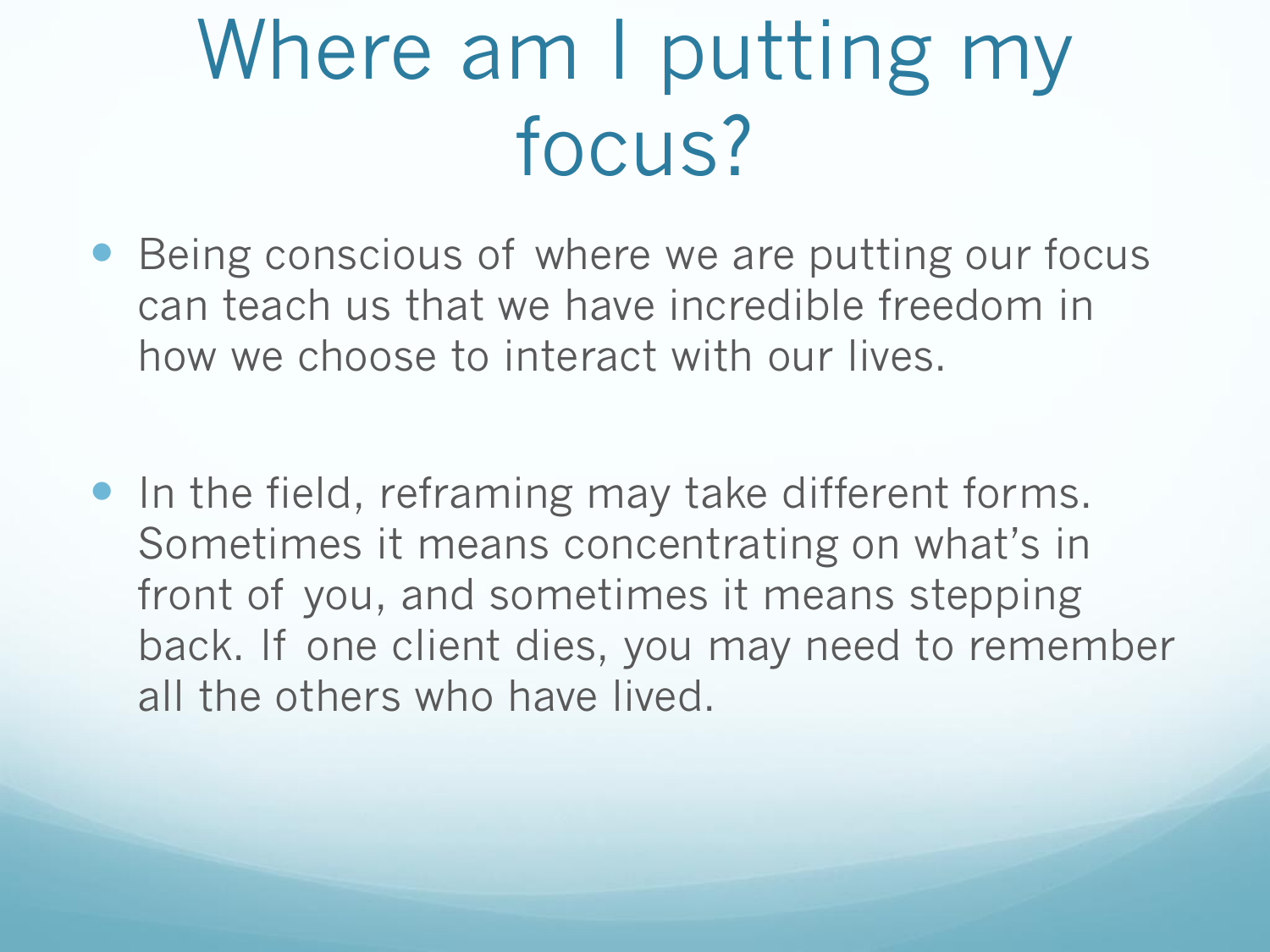#### $\odot$  $\odot$  $\odot$ **TRY THIS**

**1.** Think of a challenging work situation. Write down three things that make it challenging. Write down three things that you appreciate about it. Look at your lists and ask yourself, "Where am I more likely to focus and why?"

**2.** For one day, commit to paying attention to the running commentary in your mind. Is your mind in the habit of seeing the glass as half-empty or half-full? Are you able to reframe things as half-full, or do you feel an investment in seeing things as half-empty?

**3.** Find a mirror, stand in front of it, and look at yourself. Notice the first three things that come to mind. Would you classify them as positive, loving, kind things? If not, try again.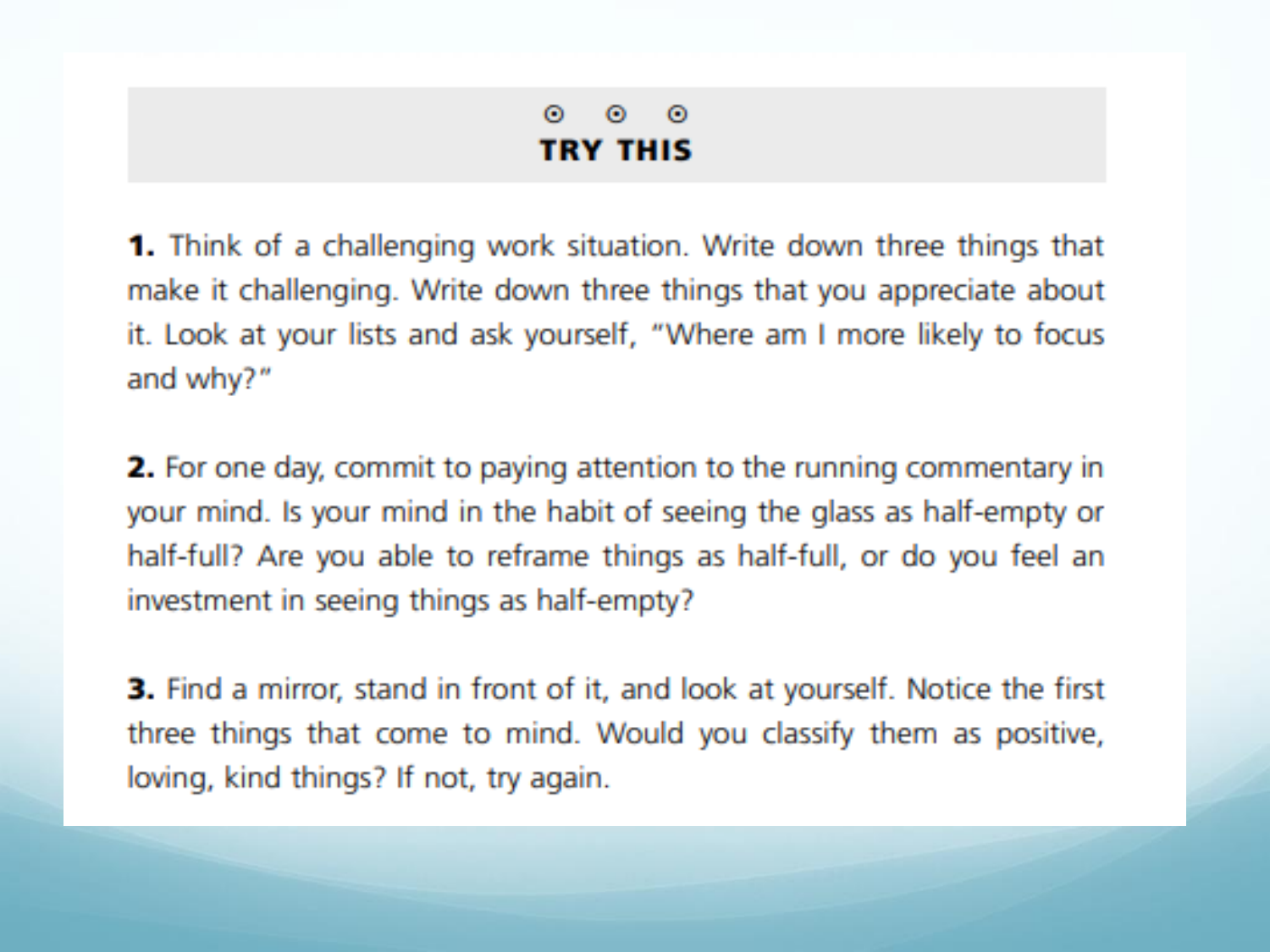### East: What is My Plan B?



"Have you ever considered another line of work?"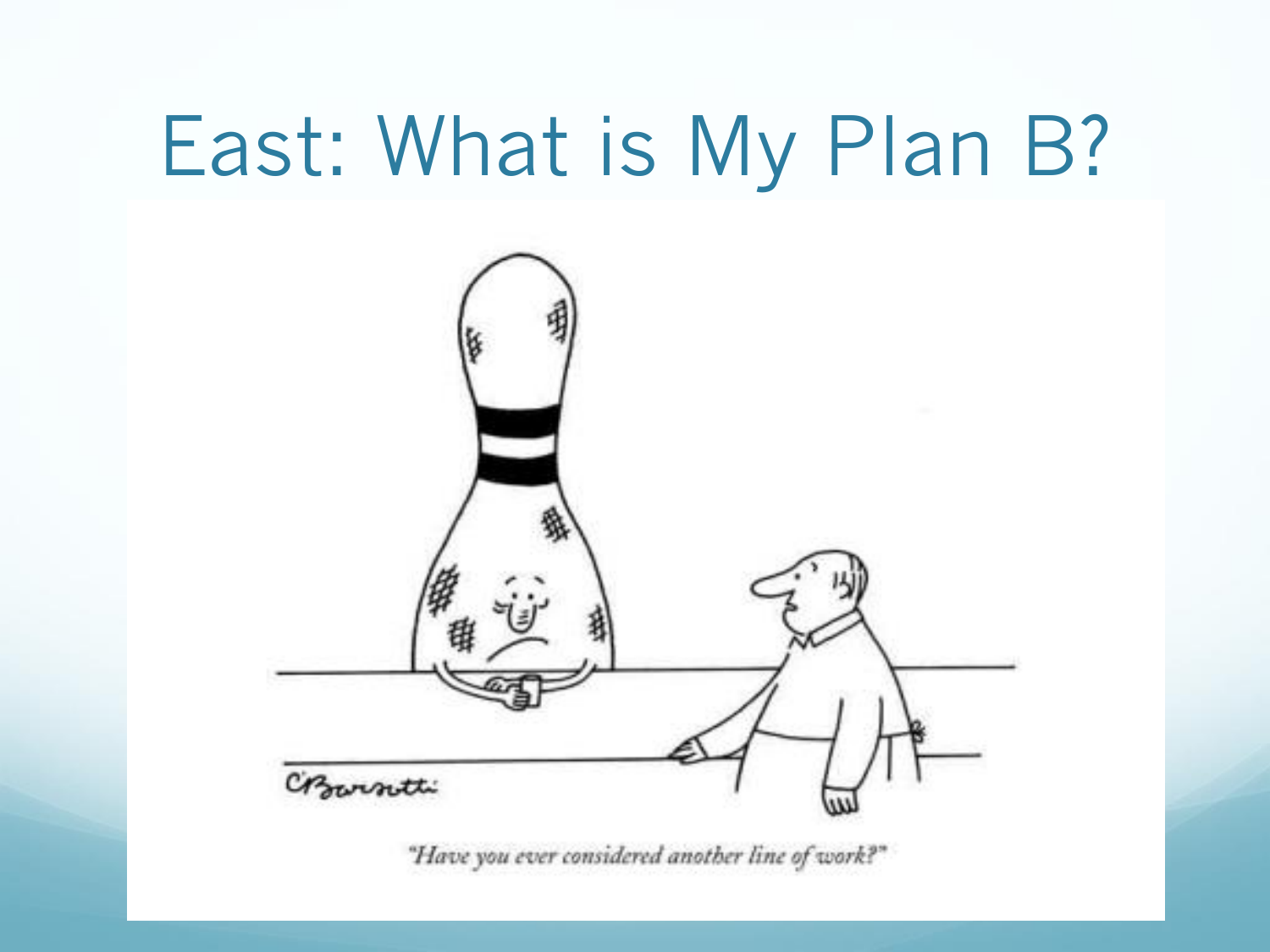# Where is my Plan B?

- While it may be difficult to envision a Plan B, it is a practice worth trying.
- We can be so overwhelmed by logistics, minutiae, and the perceived constraints in our lives that we can see our work as a burden, an imposition, something being done to us.Through creating and re-creating a Plan B, we come to understand that it is we who make the fundamental choices about the work we do.
- **While there is great responsibility that comes with this understanding, there is tremendous freedom as well. We always have options to change what we do, where we do it, or how we approach the work at hand.**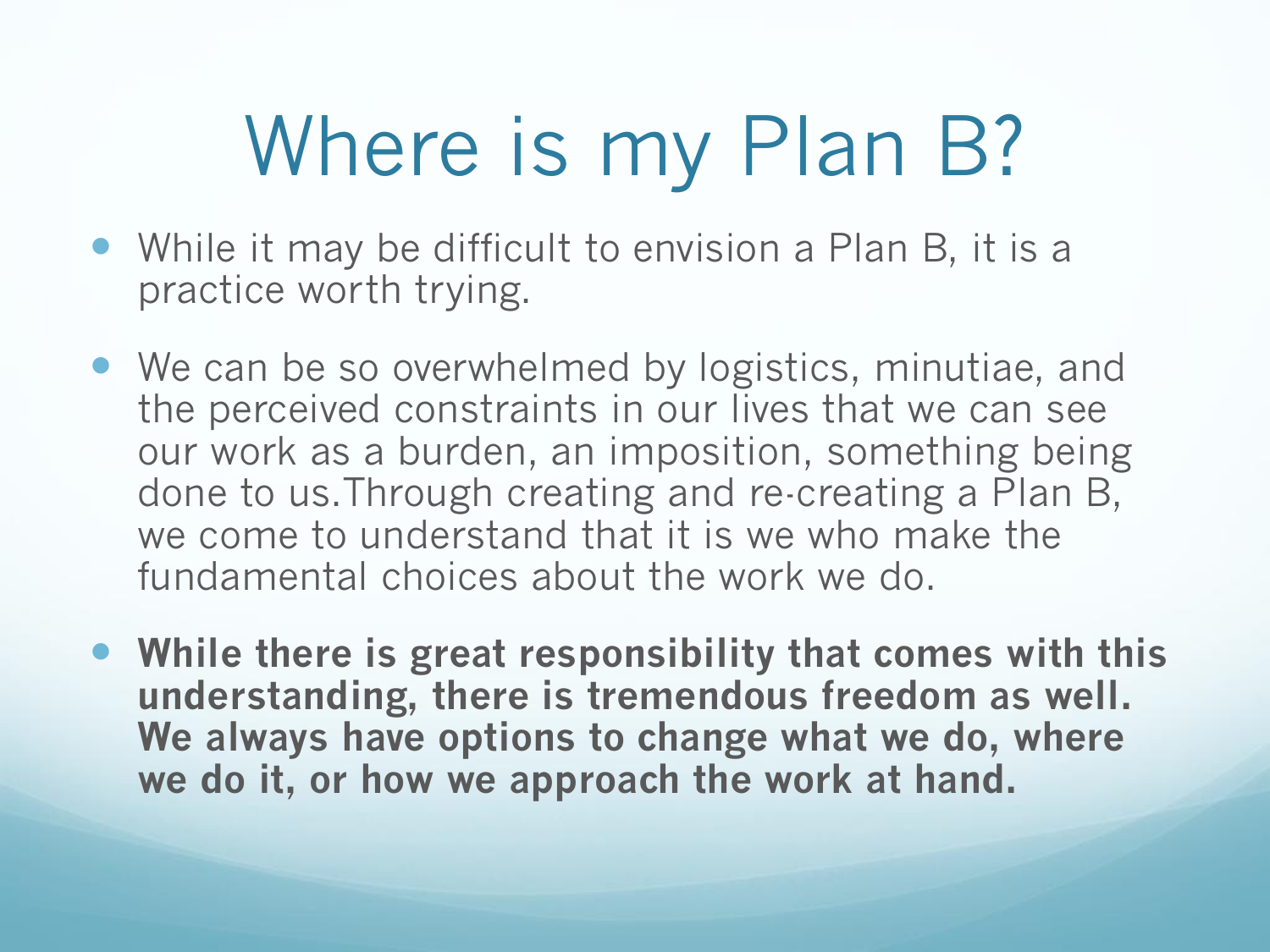#### ⊙ െര **TRY THIS**

**1.** Ask yourself, "If I weren't doing this work, what would I love to do?"

**2.** Generate a list of five things you can do over the next five weeks to help you get closer to realizing your Plan B.

**3.** Tell three loved ones about your Plan B and ask them to encourage you in that direction at least once a month.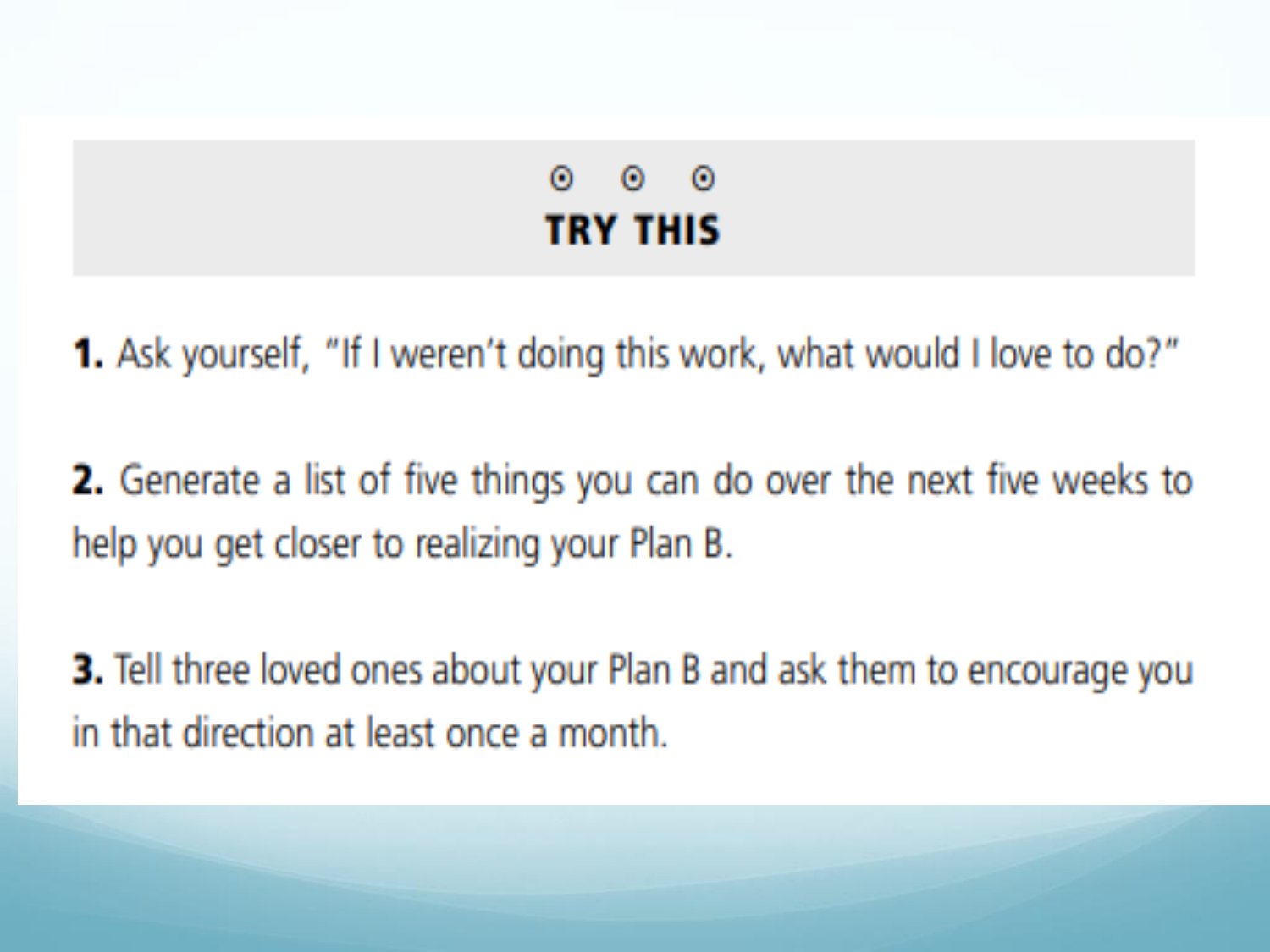### South: Building Compassion and Community

• Creating a Microculture

**• Practicing Compassion for Myself and Others** 

• What Can I Do for Large-Scale Systemic Change?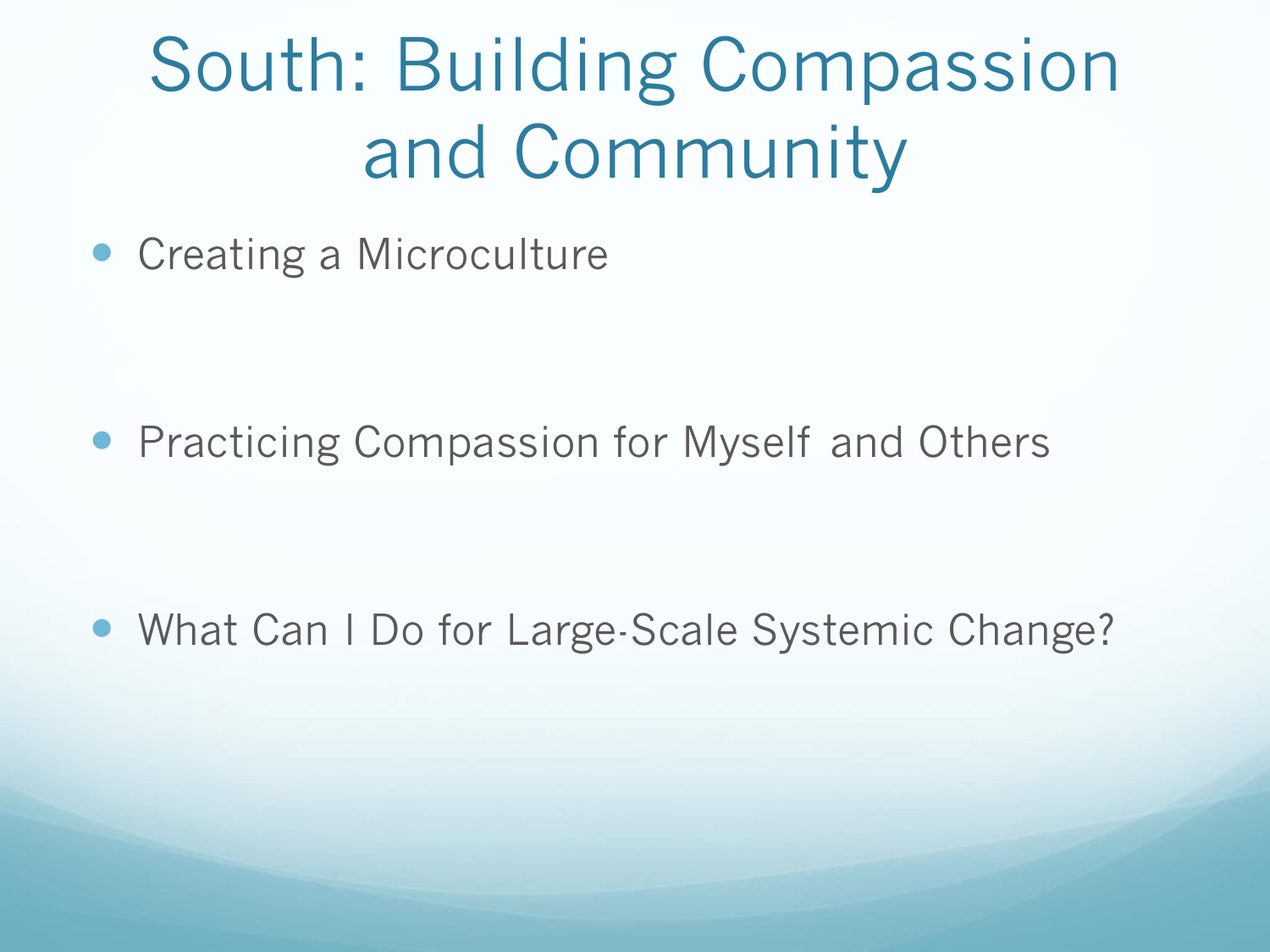# Creating a Microculture

- Microculture = community
- Our microculture should support us in two ways: by showering us with encouragement and by holding us accountable. Its members must be people we can debrief with, laugh with, brainstorm with, consult with, cry with, and become better people with. Isolation is an underpinning of oppression, and by consciously staying connected with others, we are taking an important step toward trauma stewardship.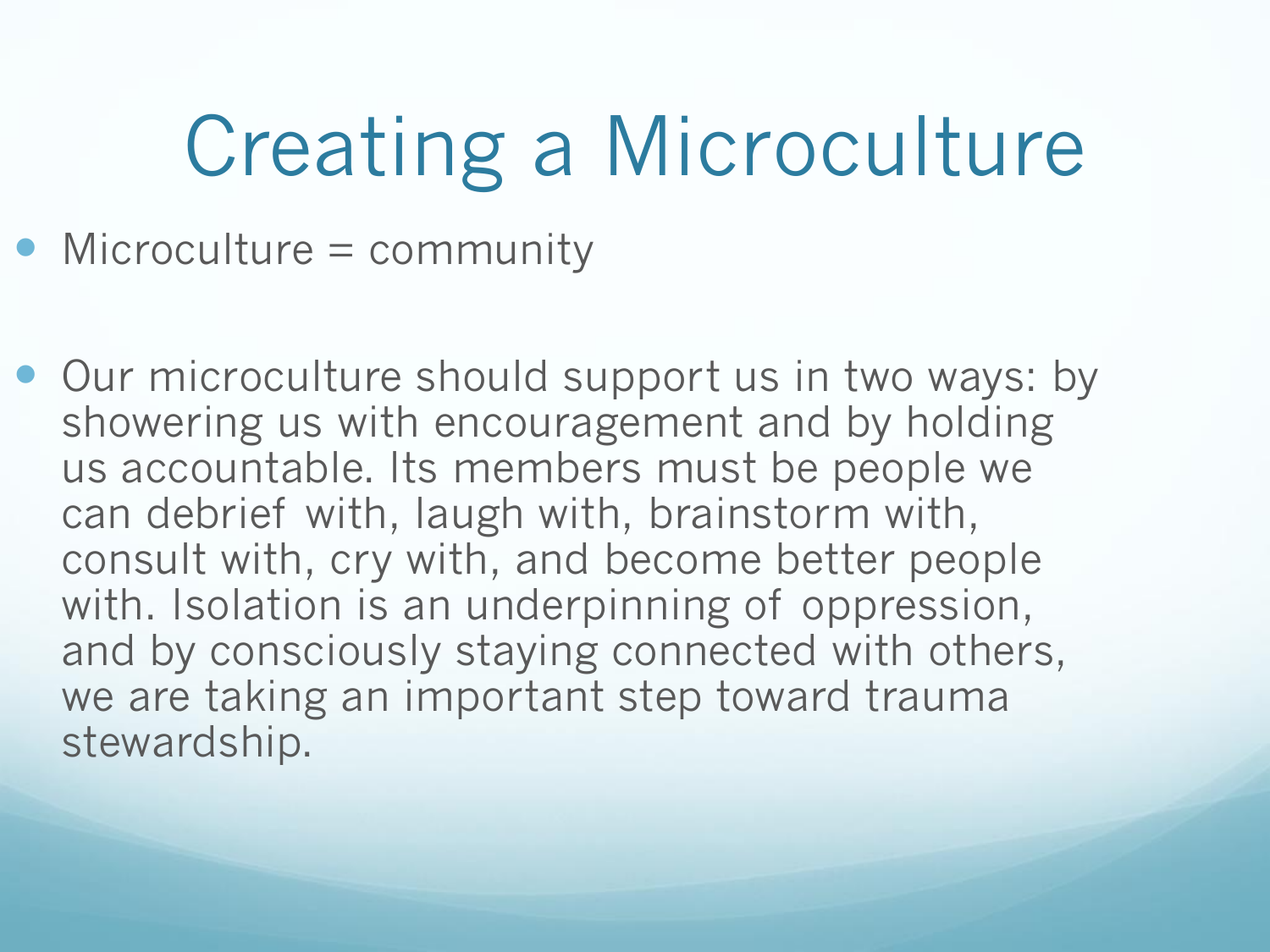$0 \quad 0 \quad 0$ **TRY THIS** 

**1.** Ask yourself what your ancestors and those who raised you have done, throughout time, to heal themselves and others. When they experienced trauma, how did they go on?

**2.** Identify the members of your microculture. To what degree do they nurture hopefulness, accountability, and integrity? Think about whether you could use stronger role models in any of these areas.

**3.** Take some time to examine how your outside surroundings connect with your internal state. Are there shifts you can make in your external reality to achieve a more peaceful and productive internal reality? What is your neighborhood like, how is your home taken care of, what food do you eat, and what role do you choose in creating wellness both locally and globally?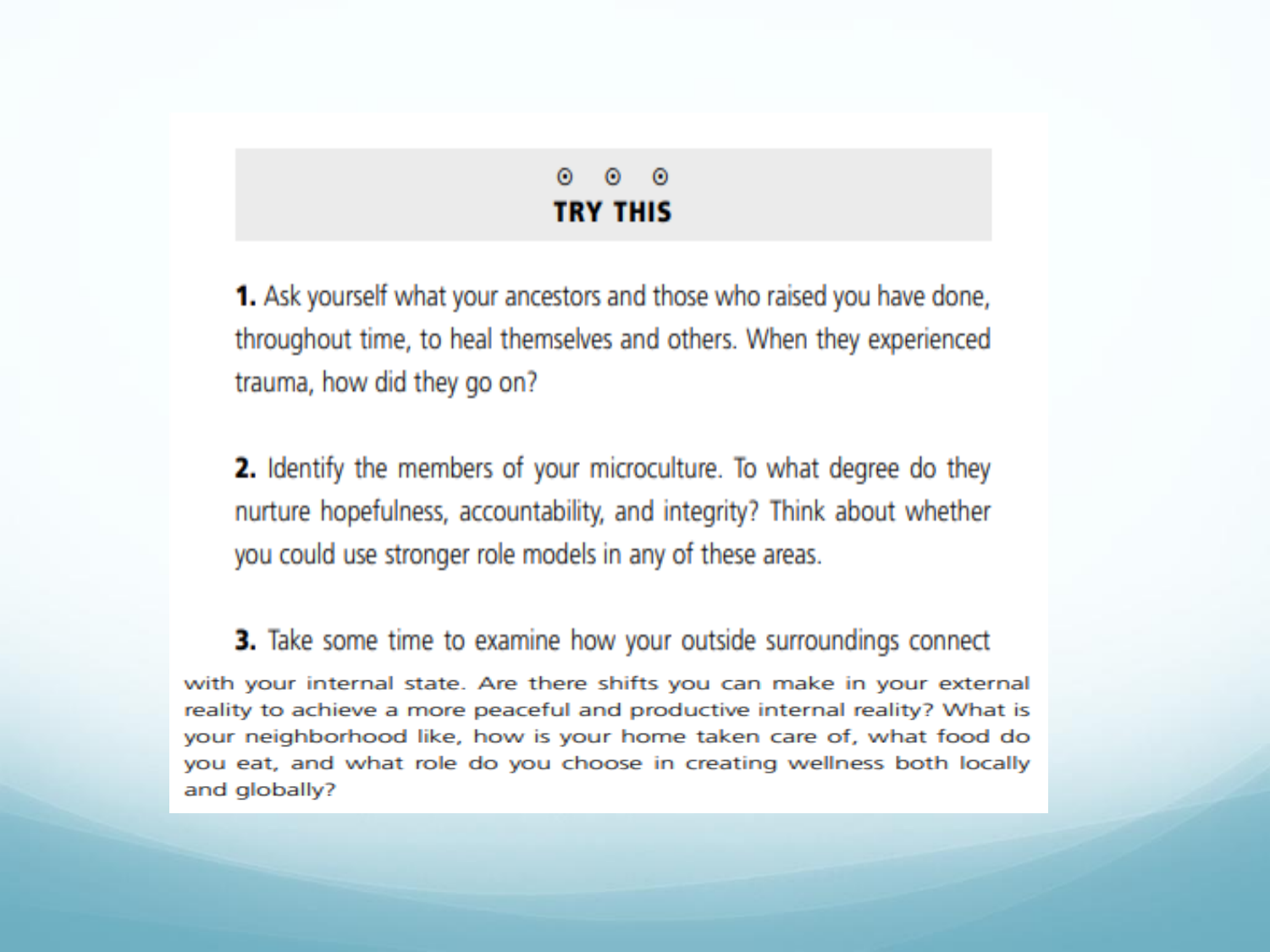# Practicing Compassion for Myself and Others

- Compassion is connected to humility, to recognizing the ways in which we are both powerful and vulnerable, and to understanding how we are interdependent with one another.
- The world does not need more hostility; it does not need more judgment; it does not need more walls between people, species, or nations. And so we can always contribute to the betterment of the world if we initiate compassionate action in the face of wrongdoing.
- Since we know firsthand what it's like to fall down and slowly get back up, we can easily extend our compassion to others who do the same. Compassion provides us the breathing room we need to keep on keeping on. It also allows us to evolve: When we lack compassion, we become significantly stifled in our ability to connect with ourselves, with others, and with our lives.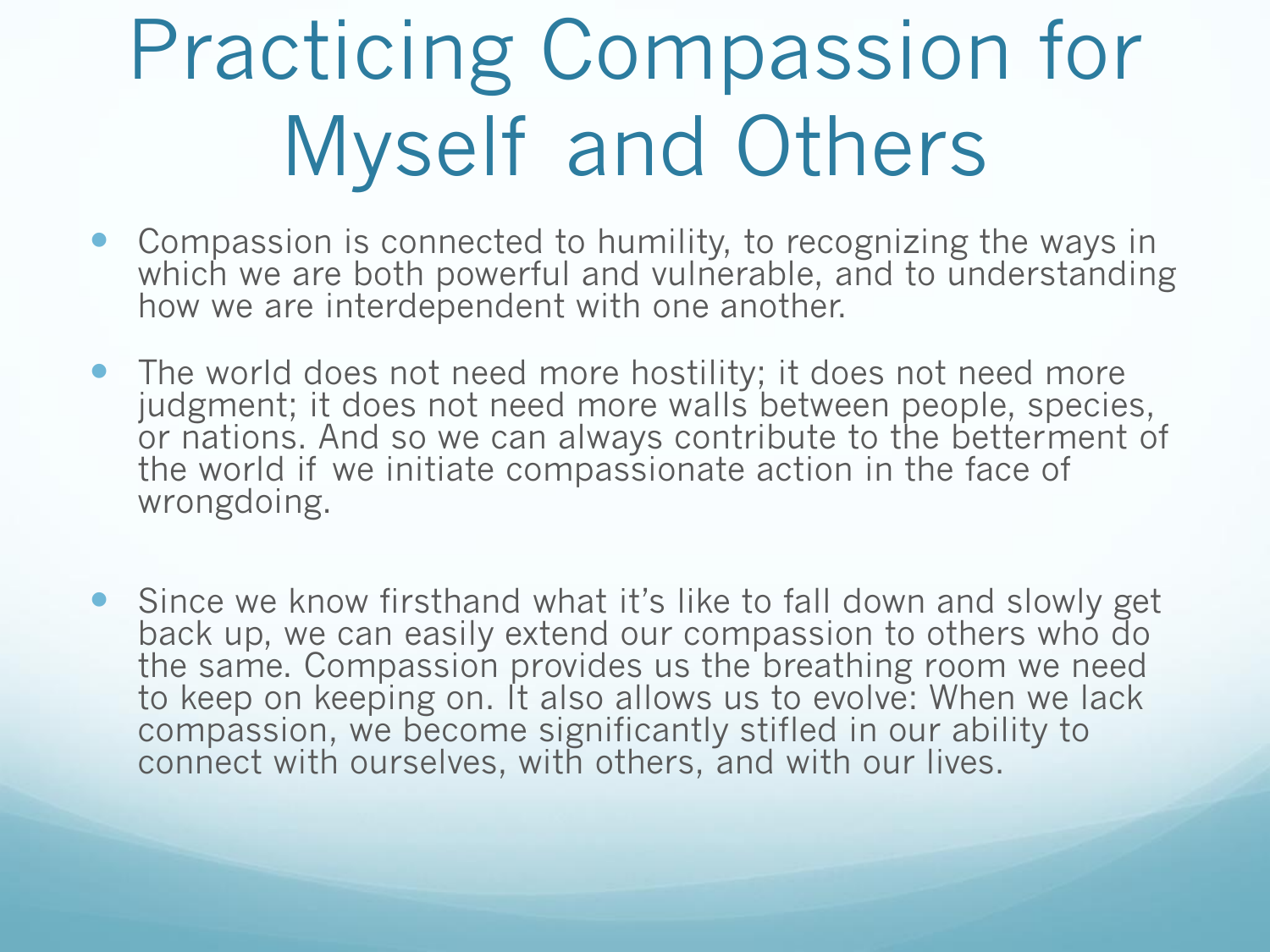#### െ  $\odot$ ⊙ **TRY THIS**

**1.** Think of someone from early in your life who showed you a great deal of compassion. Hold them in your thoughts for a moment while you allow yourself to remember what it felt like to be in their presence.

**2.** Recall a time when you were particularly hard on yourself. Ask yourself what your deepest fear was at that time. Close your eyes and replay the situation in your mind, imagining how you could have responded to yourself more compassionately. Notice how this shift in response feels.

3. Generate a list of six people or situations in your life where you think an increase in your compassion could significantly alter the dynamic. Make an intention to approach one of these people/situations with increased compassion each month for six months. Pay attention to the difference in your life.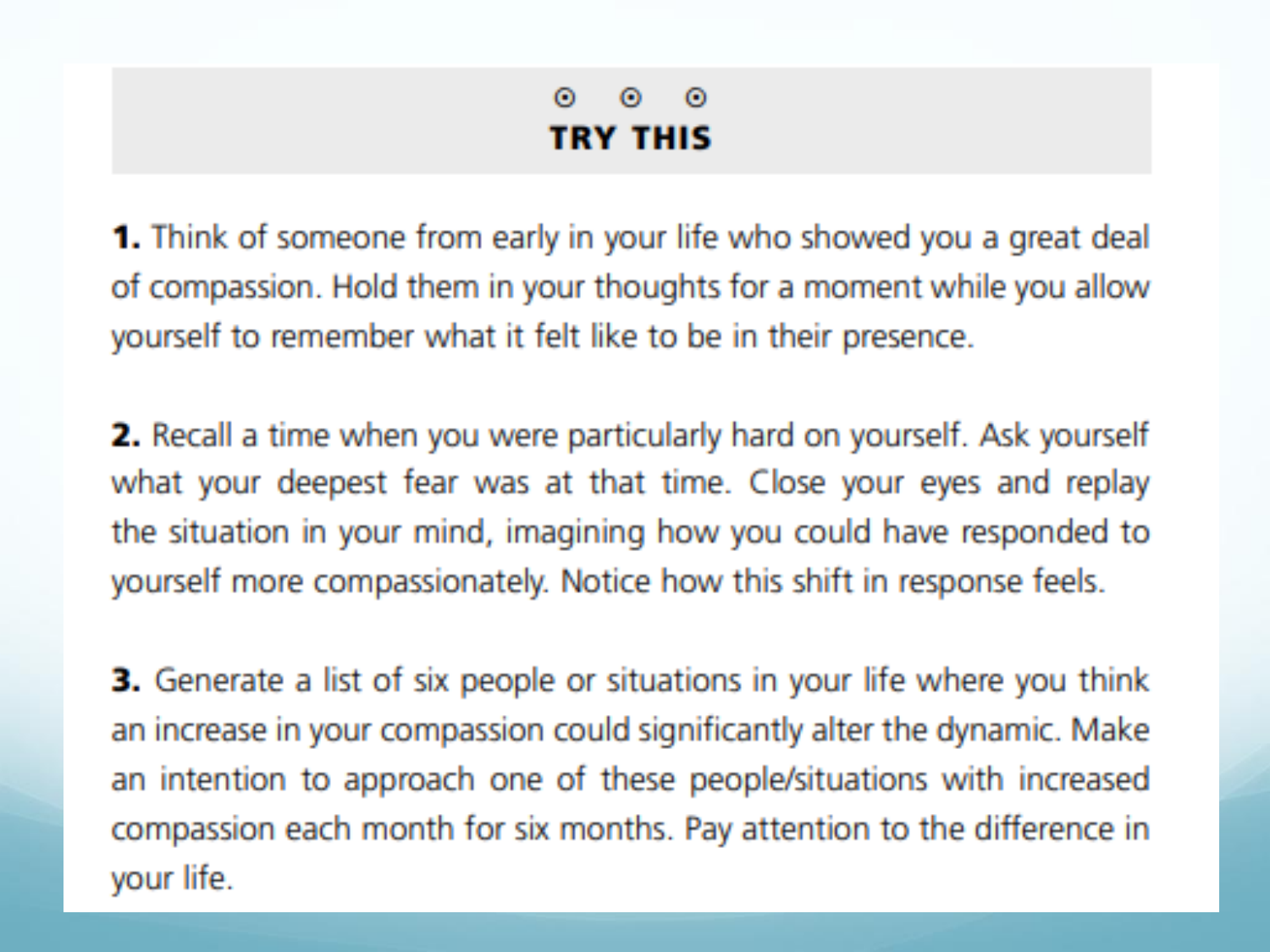#### What Can I Do for Large-Scale Systemic Change?

- We may unknowingly influence systems simply by altering the way we interact with them. We must never underestimate the power of changing ourselves, of committing to being a force for liberation, light, wellness, justice, and right action wherever we go. On one level, this is the only thing we can ever really control—ourselves.
- That said, if we have energy, if we are inspired, and if we feel that we can interact with larger systems while preserving our integrity and a healthy and hopeful sense of self, then we have the choice to support transformation on a larger scale.
- For those who can enter into large-scale reform with their wits about them, how to go about it? Behaviors that are meant to serve others eventually emerge as a natural element of any mindfulness practice. As Connie Burk has said, "Because we are agents who benefit from and are enfranchised to create the political, economic, and material conditions of the actual external world, we are responsible for it. We are responsible for and implicated in and obligated to its transformation."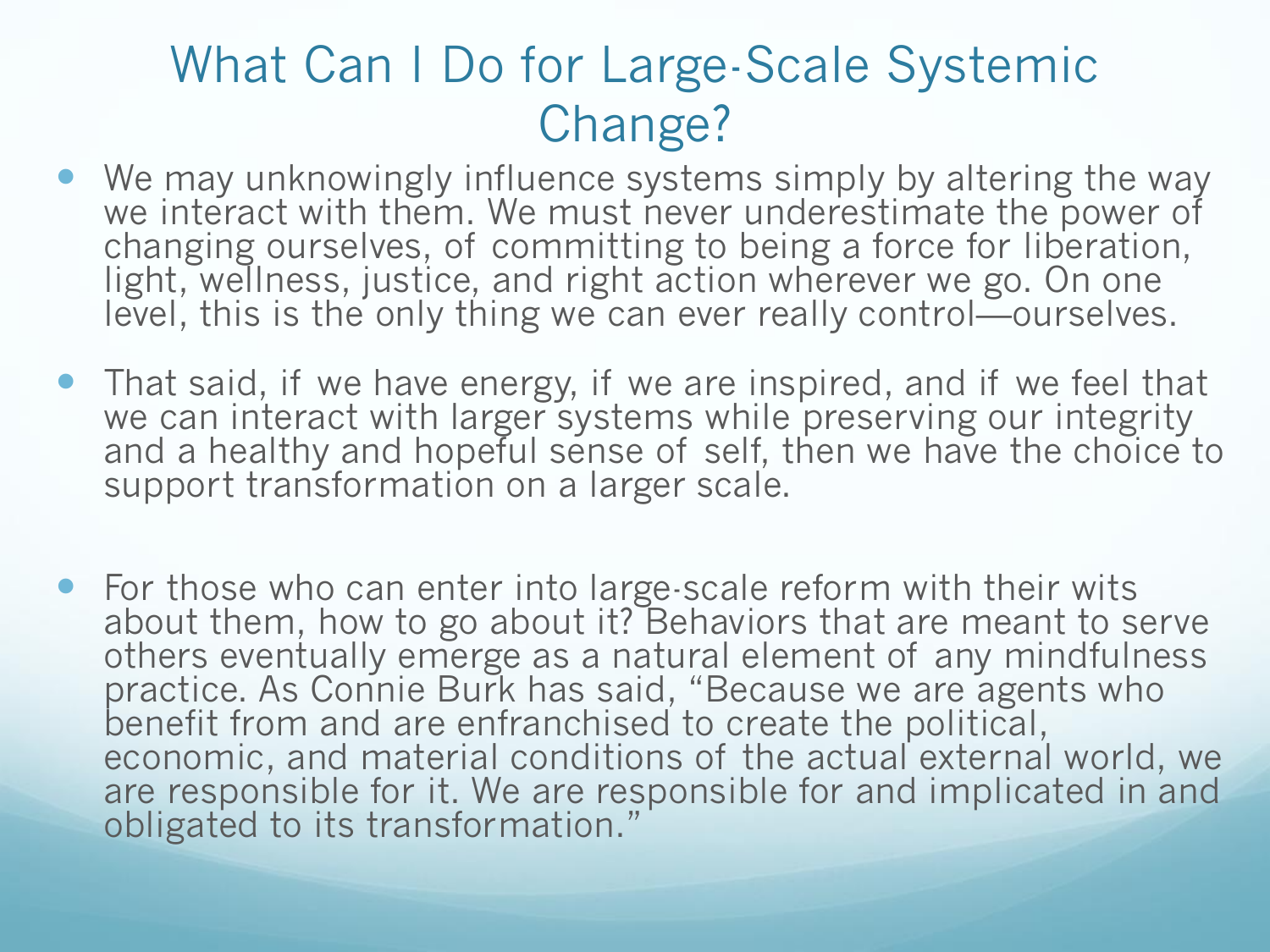# West: Finding Balance

- **Engaging with our lives outside of work**
- Moving energy through
- **Gratitude**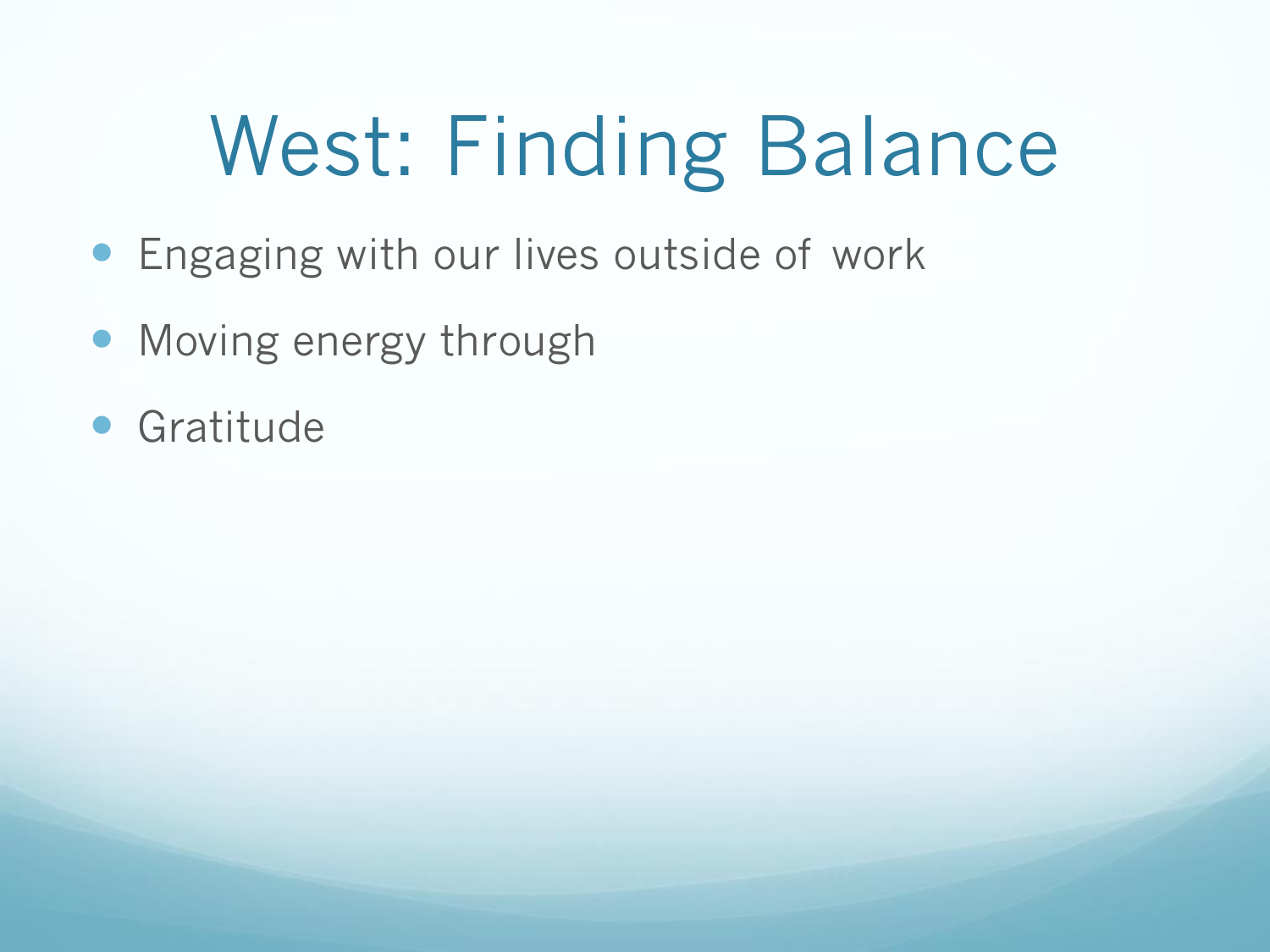## Engaging With Our Lives Outside of Work

- For many of us committed to the "repair of the world," it can be a desperate struggle to find a balance between our selves and our work. On one hand, it can be tempting to harden ourselves and disassociate from our work when it gets difficult. On the other, we get buried so deeply in the brutality around us that we forget to take care of ourselves entirely. Either way, it may become increasingly difficult to feel whole again. For this reason, **it is important to create a work environment for yourself that is as humane as possible.**
- It simply doesn't work to check our true selves at the door and hope that we can reconnect at the end of the day. Consider your particular work environment and daily routine.What moments can you reclaim to attend to your inner well-being?

**Three minutes between meetings? Part of the drive to a site visit? The five minutes you have when a patient is late? Any one of these may be an opportunity to regroup and center yourself.**

 Other Ideas: Negotiate a sane schedule before accepting a job, and renegotiate your current agreement if need be. Surround yourself with colleagues who will support you as you stick to your agreed-upon hours and take time off..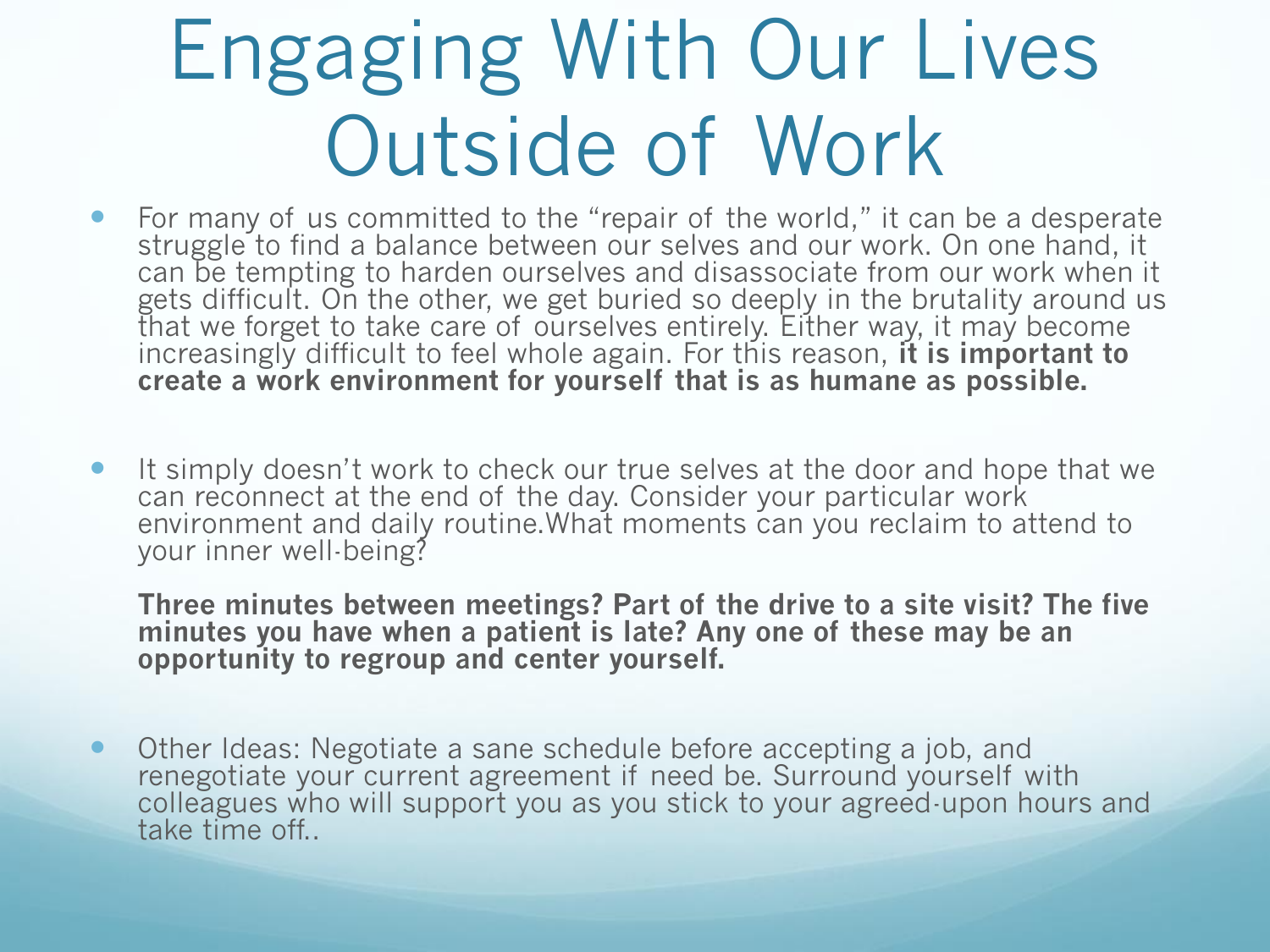#### ⋒  $\odot$   $\odot$ **TRY THIS**

**1.** Identify one thing that you would love to incorporate into your workday but are certain you could not. Now try everything in your power to make that aspiration a reality.

**2.** Write down all your sick leave time, vacation time, and mental health days. Start planning ahead . . . now!

**3.** Remember that the labor movement and countless other individuals worked hard to create weekends and breaks and more humane working conditions. Resolve to honor those who have gone before you by agreeing only to a sustainable work schedule and sticking to it.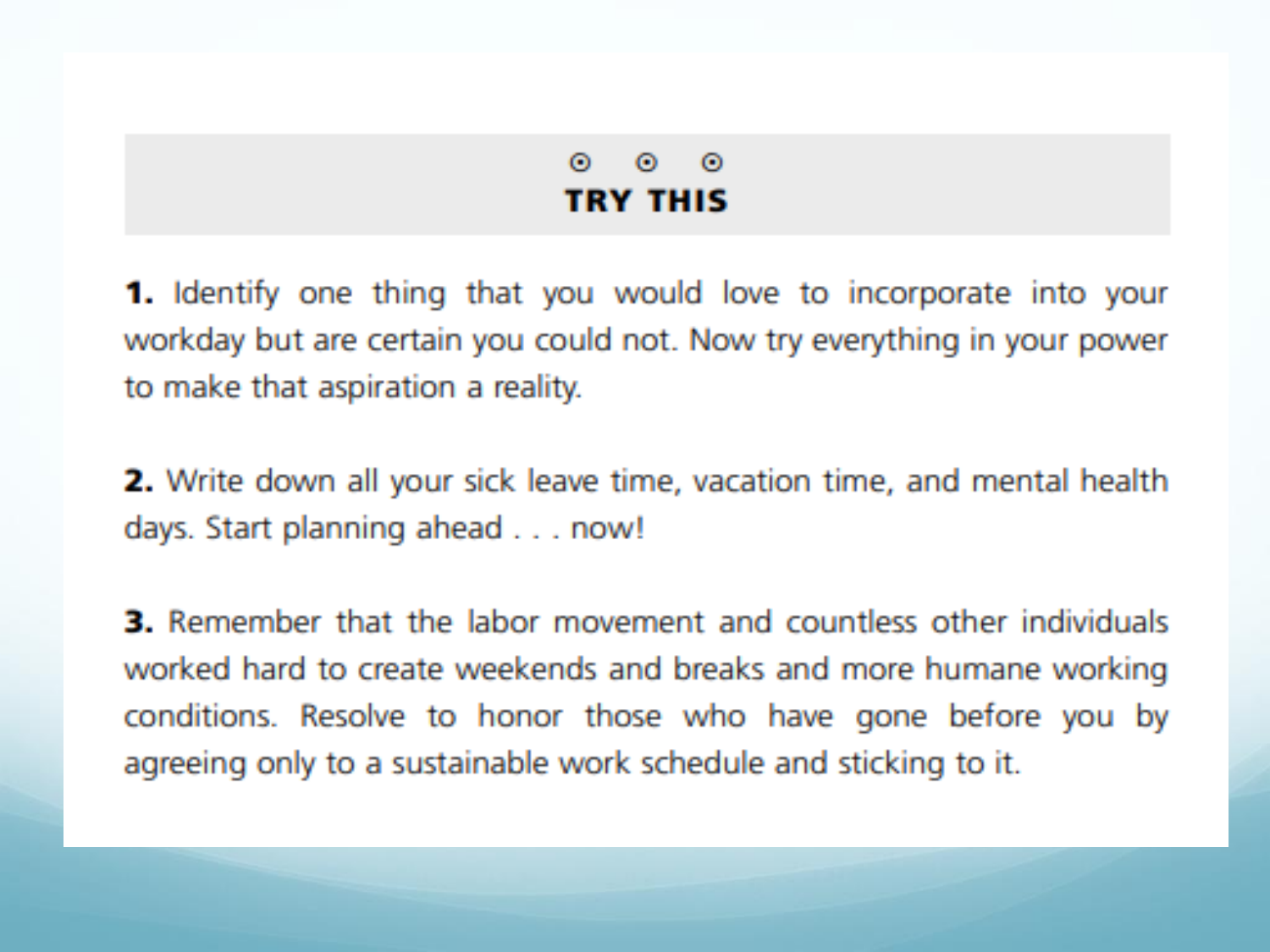### Moving Energy Through

- Learning how to work with our internal energies is one of the first steps in supporting our body's innate capacity to heal. We can gently explore ways to keep our internal energy flowing.When it is blocked, we can look for activities that unblock it.This will create the foundation we need for long-term wellness.
- **•** For many of us, this concept may require some radical reframing. Letting go may sound like being passive or going limp.The thought of relaxing our grip may fill us with fear.
- We are talking about moving energy not necessarily through stillness per se but through a mindful and disciplined approach of detoxing, cleansing, and putting our burdens down. Some can do this using rapid actions such as running, while others move toward the equation of stillness = awareness = connection = action = life. Those people may practice focused breathing, meditating, walking, gardening, chanting, and so on.
- **Other ways of moving energy through include working out, writing, singing, chanting, dancing, martial arts, walking, and laughing, just as long as these activities are done with mindfulness.**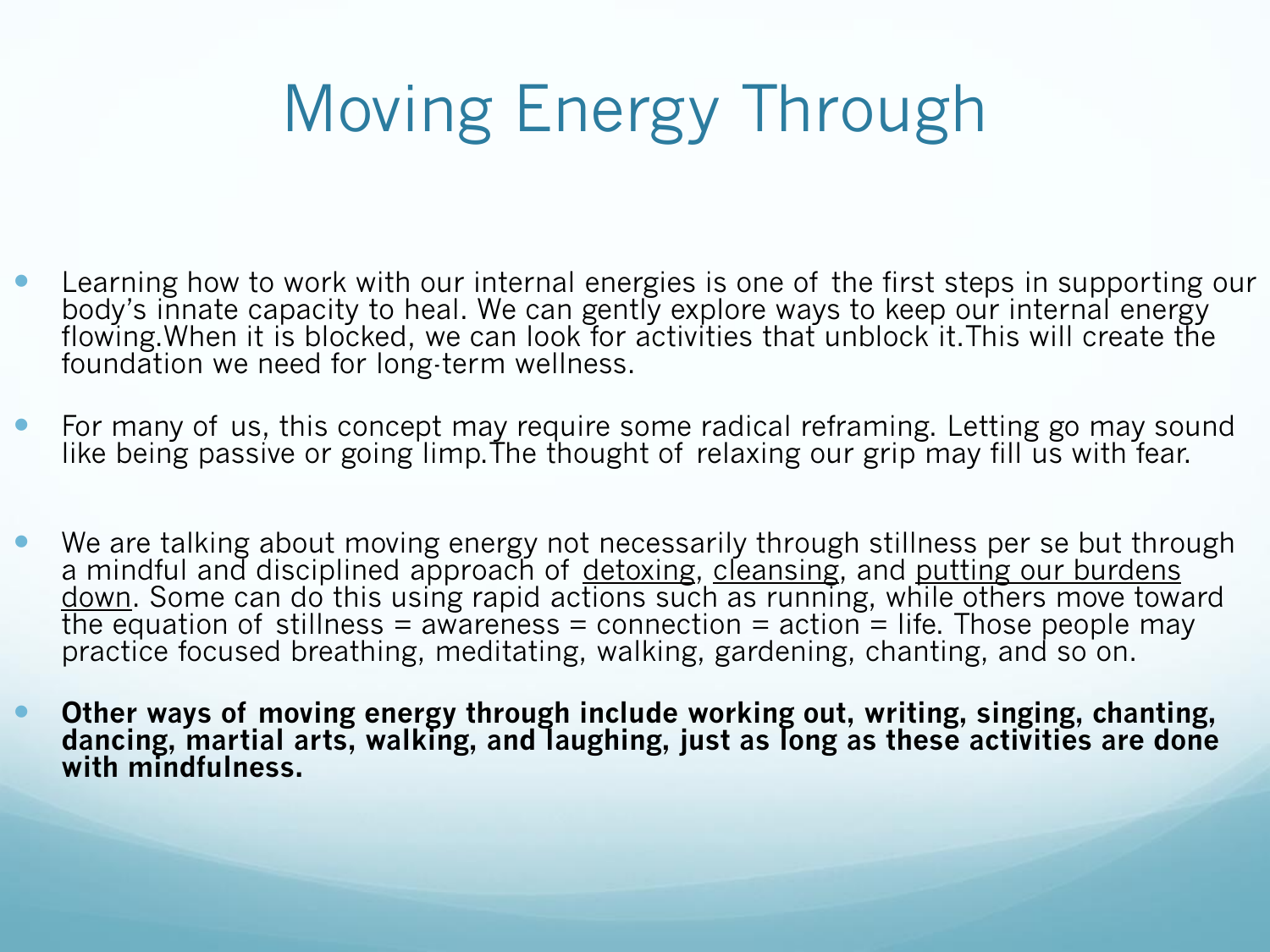#### $\odot$   $\odot$  $\bullet$  . **TRY THIS**

**1.** Stand or sit in a comfortable position. As you raise your hands above your head, breathe in. As you lower your arms, breathe out. Do this 20 times, slowly.

**2.** Commit to walking or running or wheeling or biking outside for five minutes during every hour that you're working. During this five minutes, focus on breathing in deeply and breathing out slowly. Notice anything beautiful around you and breathe that in as well.

**3.** Initiate a co-counseling type of relationship with a colleague or friend whom you can call on regularly. Agree to counsel each other, if only for five minutes. Let your friend start the talking and listen attentively with a calming presence. Then it's your turn. Say whatever is in your heart and mind, moving it out of your system, while your partner in the exercise listens attentively for five minutes. Repeat frequently.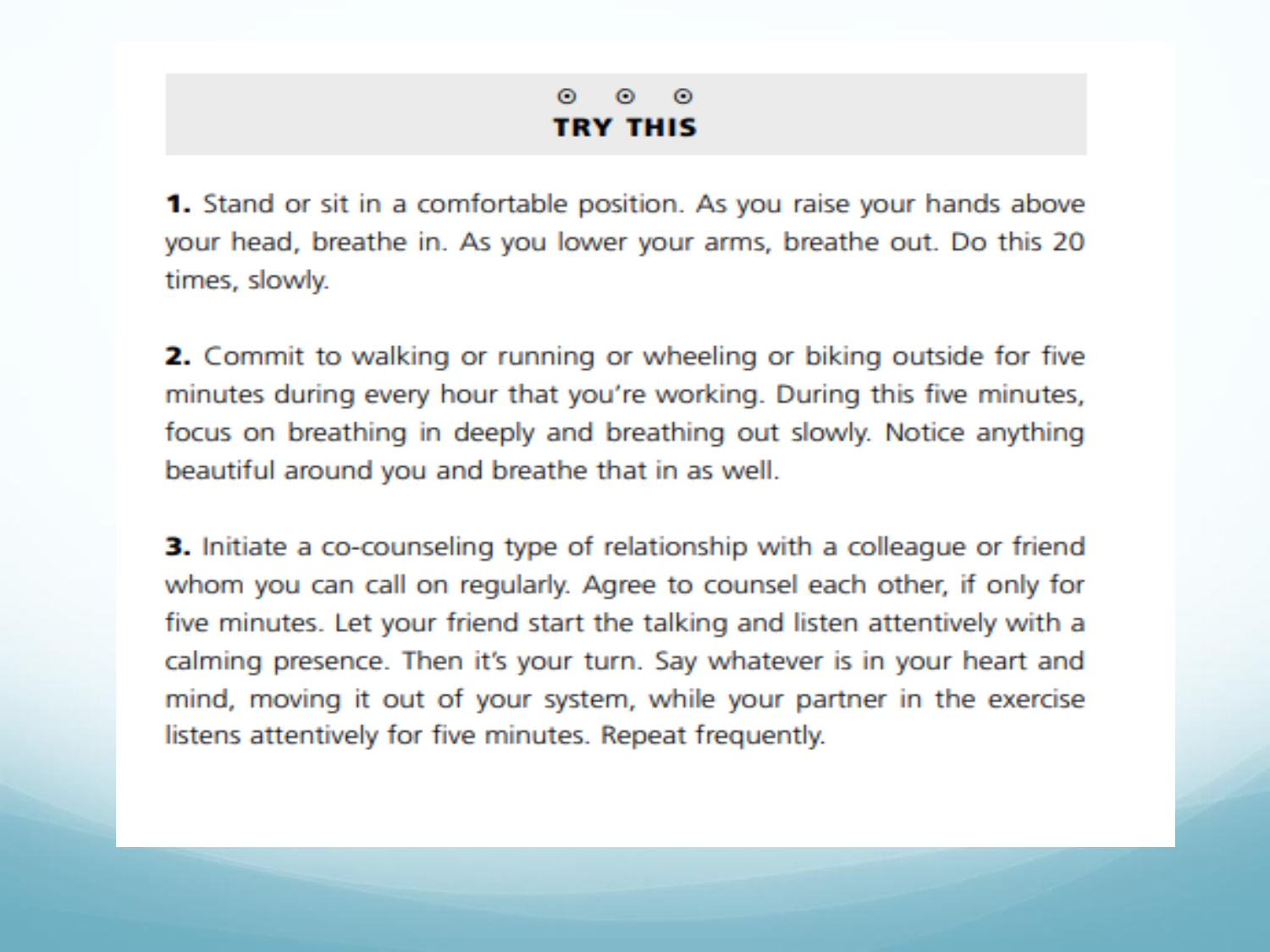### Gratitude

- One of the ways that we can consciously create a sense of balance in our lives is by cultivating our sense of gratitude. Locating something to be thankful for at all times is an essential part of trauma stewardship. It is yet another way that we can reframe our circumstances through mindfulness. Remind yourself that while the suffering may seem endless, so is what we have to be grateful for; it just might be less obvious and take a more creative approach to find it. An example of this is the practice of welcoming the difficult people in our lives as "teachers,"
- Viewing our most challenging relationships as our teachers can help make bleak times bearable. It also roots us in humility and graciousness, which is much better than arrogance and indignation.
- How to show gratitude formally and informally: Weave gratitude time into staff meetings. After the processing and hashing and debriefing, set aside some moments when staff can honor what is going well, what they are truly grateful for. Many workplaces have shared that they keep morale high by creating systems that allow workers to praise and thank one another. **Such systems could include a bulletin board where people can be anonymously acknowledged, an employee-of-the-week lunch, or simply a culture where people thank each other routinely.**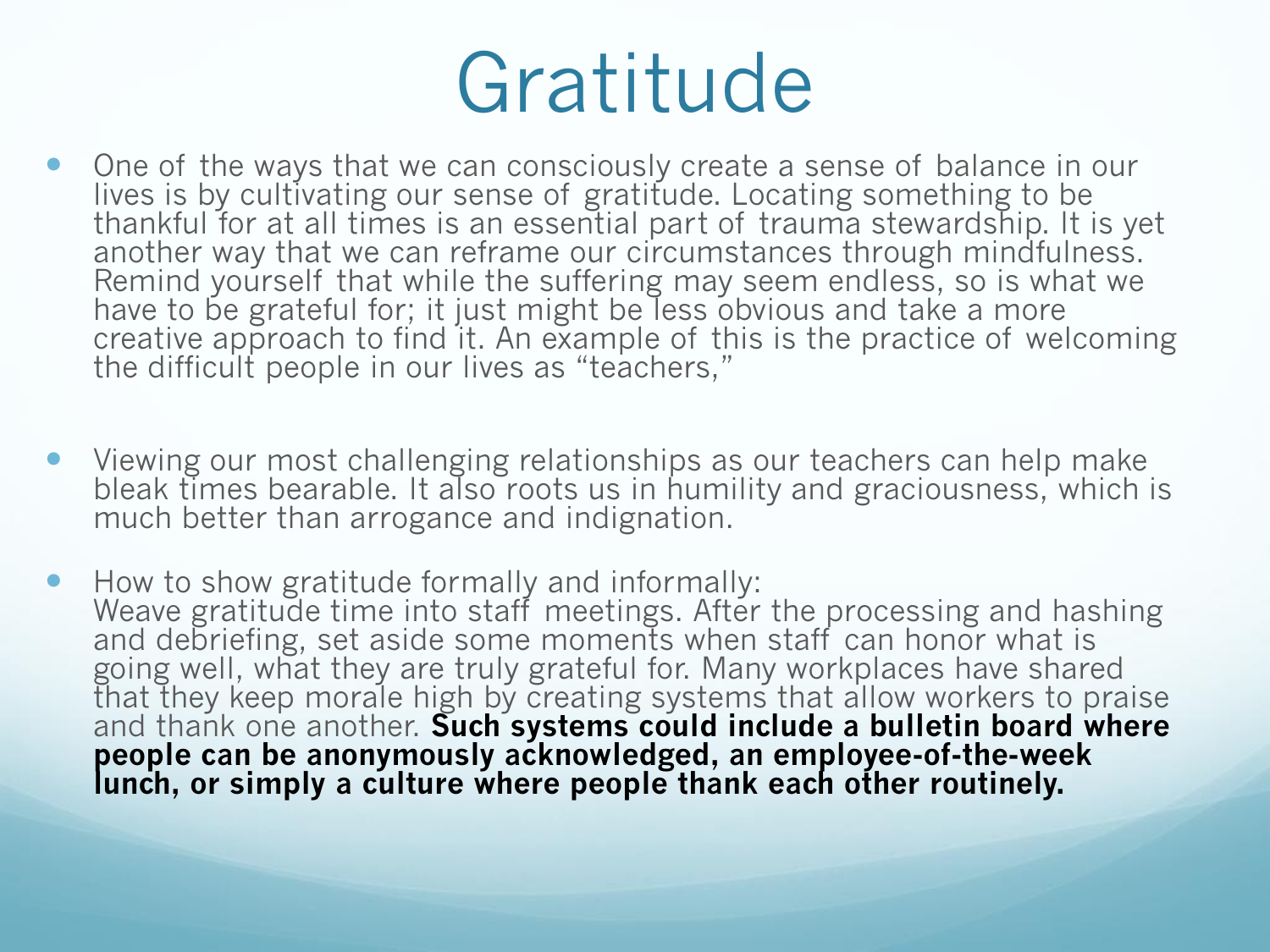#### ⊙  $\odot$  $\odot$ **TRY THIS**

1. At both the beginning and end of your workday, take a distinct moment to think of one thing you are grateful for.

2. Every single day, think of one person you are grateful to and tell that person so. You can start with those close to you and slowly branch out to expressing your gratitude for all the "teachers" in your life.

**3.** Advocate for your workplace to create a forum where you and your colleagues can express gratitude to one another. This could be a facilitated time during staff meetings or it could be a bulletin board where employees can post anonymous thank-you notes. Take the lead in thanking others.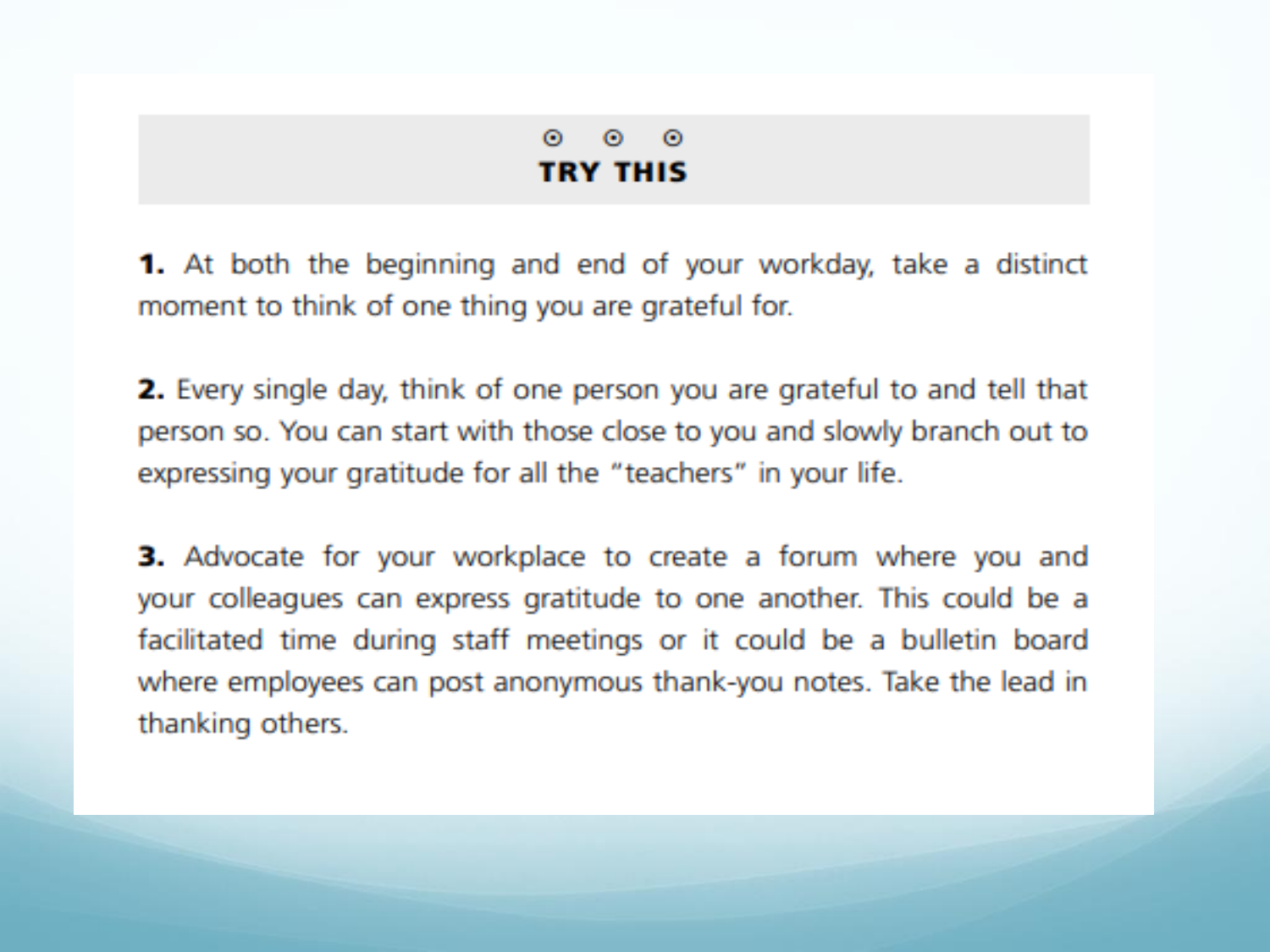# The Fifth Direction: A Daily Part of Centering Ourselves

- The four directions ultimately lead to the fifth.This direction leads us inside to our core, where we center ourselves, and then, gracefully, leads us back out, renewed in a way that allows us to engage with the outside world at our best.
- We are all capable of creating a daily practice to center ourselves. A practice may occupy two minutes or two hours, but the hope is that this is something to which you can commit.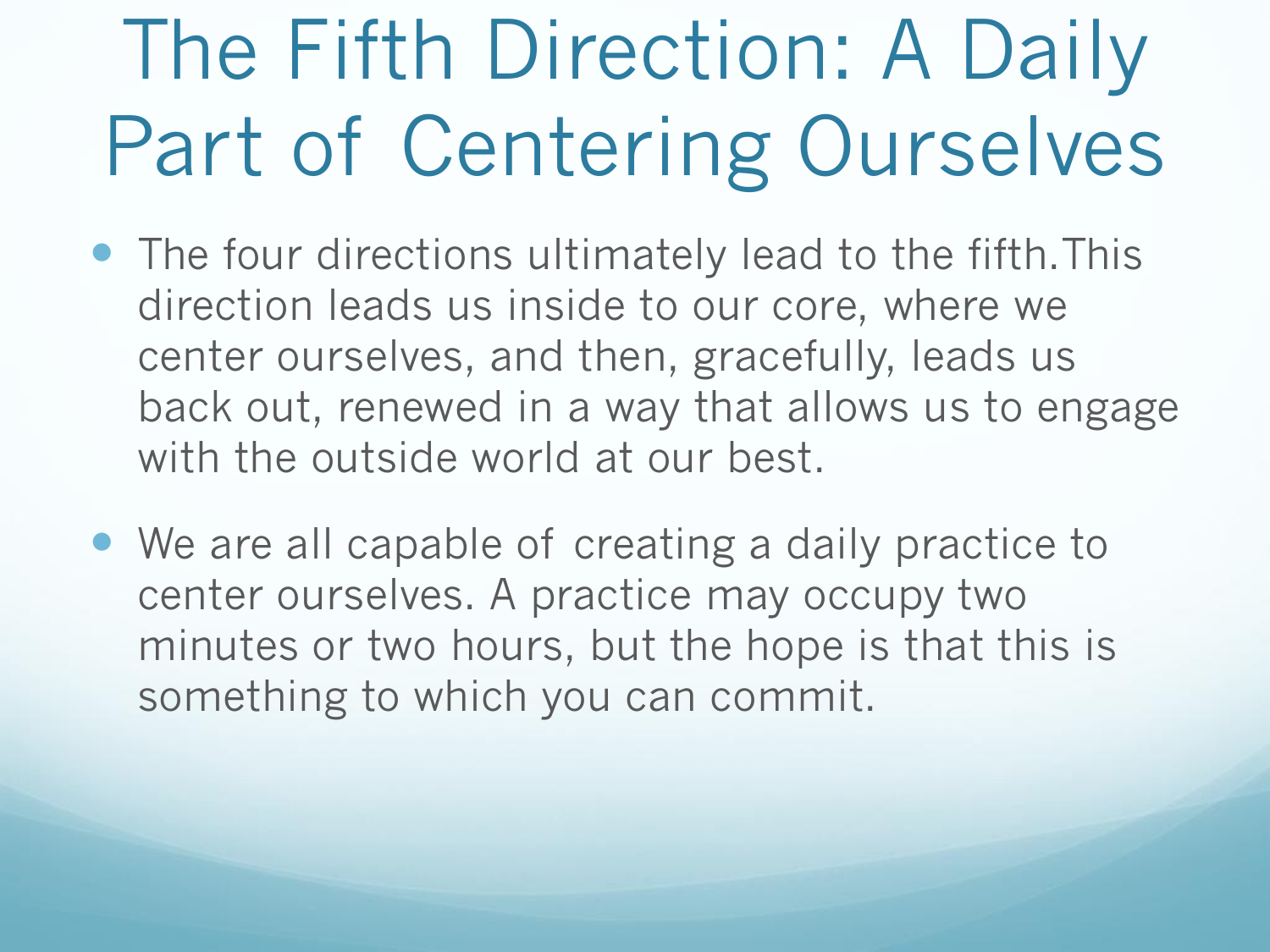## Two Techniques to Help Start Your Practice

#### **1. Create an intention for your day**

-The intention can focus on a mood or an action. -*e.g., I will notice one thing to find joy in today. I will go to the gym. I will refrain from gossiping. I will move just a little bit slower today. I will smoke fewer cigarettes today than yesterday.*

 **2. Cultivate moments of mindfulness** -Allowing ourselves to hear the bells that can bring us back to this present moment will greatly influence our ability to practice trauma stewardship.

-*e.g., Setting an hourly alarm on your watch, reminding you to stop and pause for a minute; or making a resolution to hear a mental bell that will remind you to choose your words carefully each time you're about to speak; or dividing up your day into thirds so that the beginning, middle, and end are marked by several minutes of "bell time."*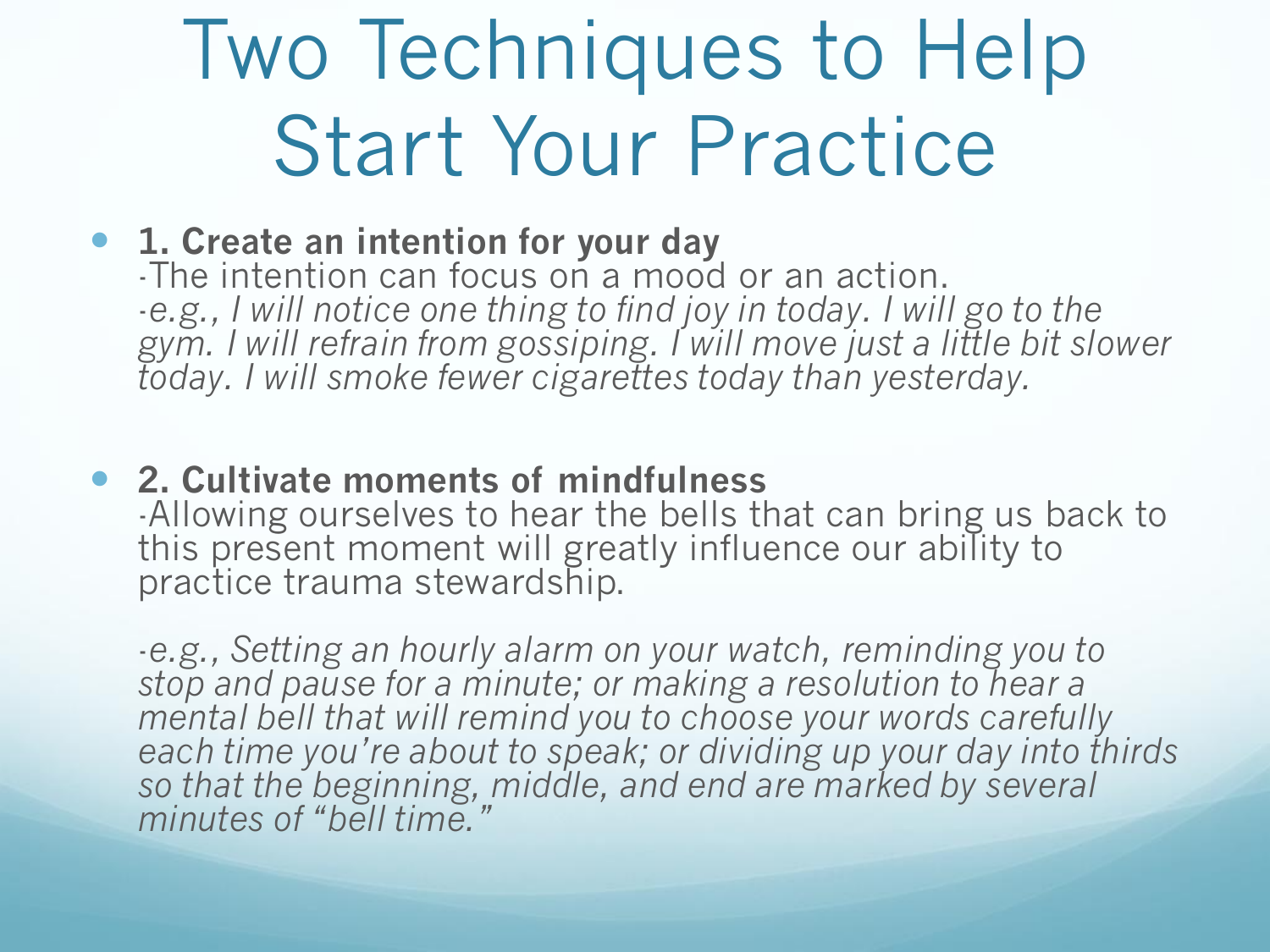#### $\odot$ ⊙  $\odot$ **TRY THIS**

1. When your day begins, close your eyes, take several deep breaths, and ask yourself, "What is my intention today?" If you have small children or loud chickens demanding your attention before you are conscious, ask yourself this while feeding your children or gathering the day's eggs, but create an intention for the day.

**2.** At the end of your day, before sleep overtakes you, ask yourself, "What can I put down? What am I ready to be done with? What don't I need to carry with me for another day?" Put it down, and don't pick it up again the next day.

**3.** Designate a day of rest. Whether you identify it as Shabbat or the Sabbath or simply a day off, designate a weekly day of non-obligation for yourself. This will serve to remind us that if we are truly to reconnect with ourselves, work and creation must stop. Our day of rest will also remind us that who we are as individuals and as members of society is about our deepest essence and not about what we produce during the week. In addition to your day of rest, allot some time for yourself each day when you don't obligate yourself to anything, but instead give yourself total freedom to delight in one of your favorite states of being. Be present with this for however long you are able. Notice how you feel when you free yourself from obligation and allow yourself to be centered within.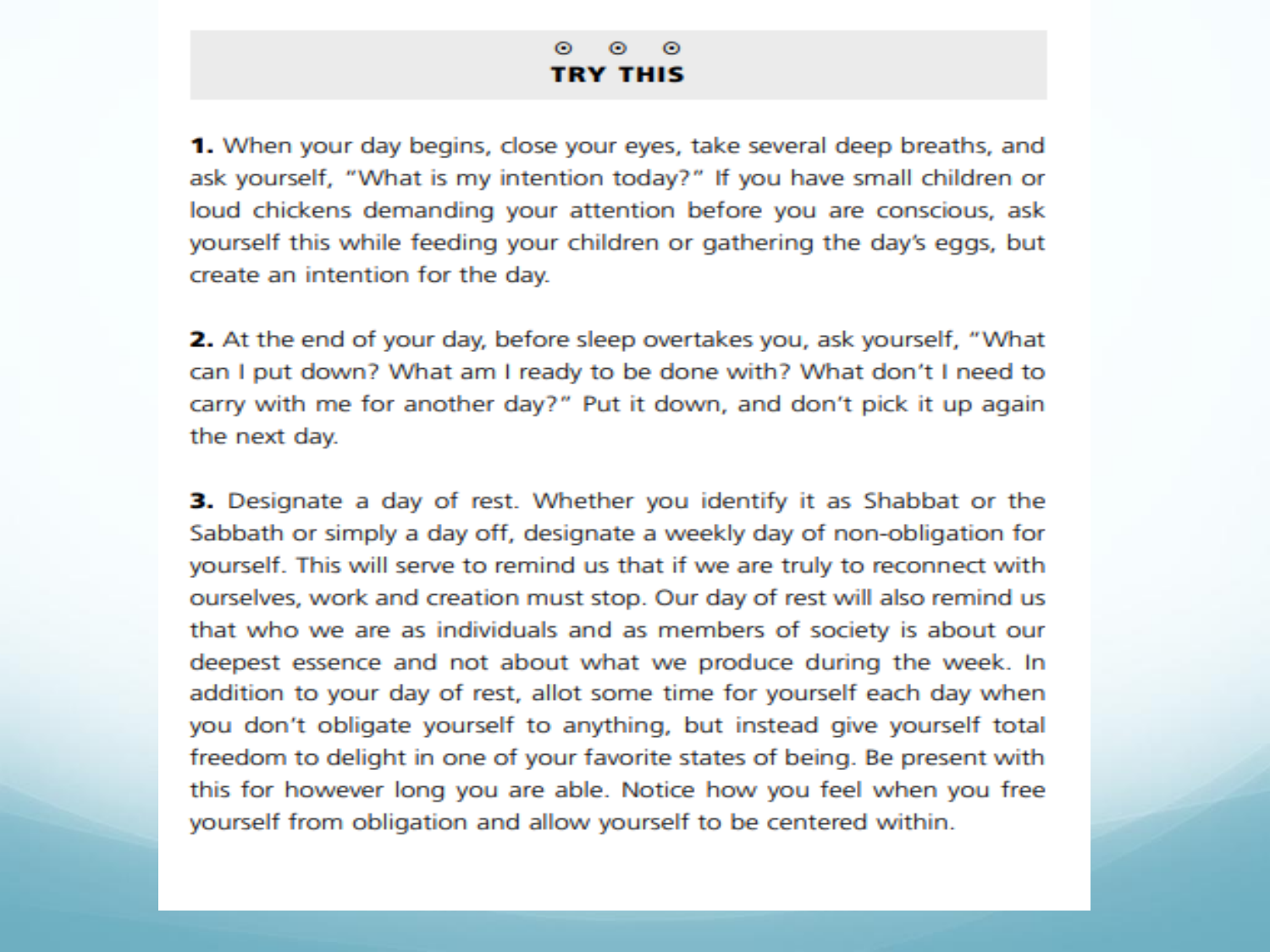#### **Trauma Stewardship: An Everyday Guide to Caring for Self While Caring For Others**

#### **Now you know:**

- -16 Warning Signs of Trauma Exposure Response
- -Five Directions as a Guide For Trauma Stewardship
- -"Try This" Tools to Check-in With Yourself